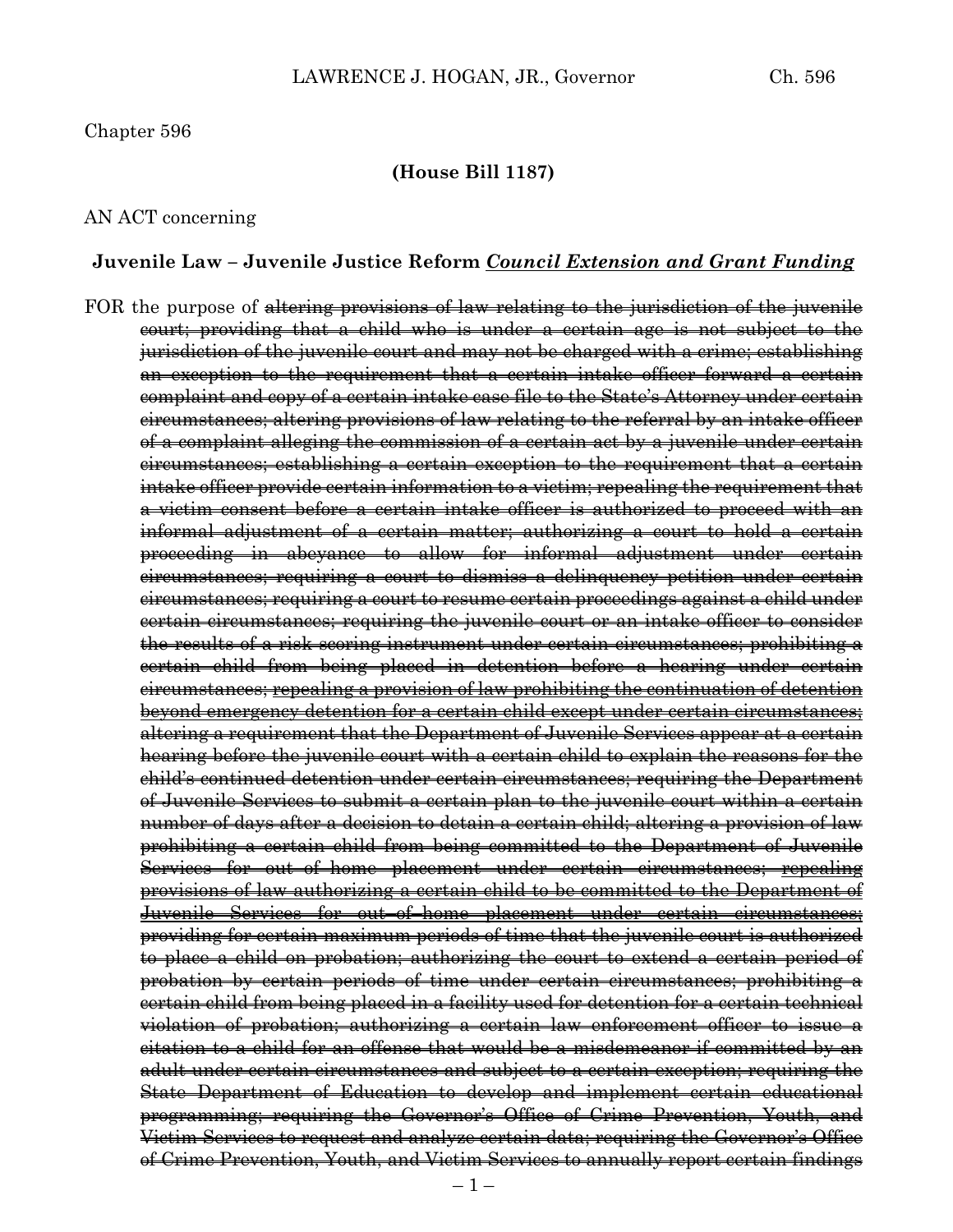to the Governor and the General Assembly; requiring the Governor to include in the annual budget bill an appropriation for a certain grant; establishing the Commission on Juvenile Justice Reform and Emerging and Best Practices; providing for the composition, chair, and staffing of the Commission; prohibiting a member of the Commission from receiving certain compensation but authorizing the reimbursement of certain expenses; requiring the Commission to research and evaluate certain matters; requiring the Commission to annually report its findings to the Governor and the General Assembly; prohibiting the chair of the Council from being employed by or under contract with the Department of Juvenile Services; *requiring the Governor to include in the annual budget bill an appropriation for a certain grant;* requiring the Juvenile Justice Reform Council to submit a supplemental report on its findings and recommendations to the Governor and the General Assembly on or before a certain date; altering the termination date for the Council; requiring the Department of Juvenile Services to report on certain matters to the General Assembly on or before a certain date; requiring the Governor's Office of Crime Prevention, Youth, and Victim Services to develop a certain model policy, study certain matters, and report its findings to the General Assembly on or before a certain date; altering certain definitions; defining certain terms; correcting an obsolete cross–reference; repealing an obsolete term; making conforming changes; and generally relating to juvenile justice.

BY repealing and reenacting, without amendments,

Article – Courts and Judicial Proceedings Section 3–8A–01(a) Annotated Code of Maryland (2020 Replacement Volume)

BY repealing and reenacting, with amendments, Article – Courts and Judicial Proceedings Section 3–8A–01(l) and (dd), 3–8A–03, 3–8A–10(c)(4) and (e), 3–8A–15(b), (f) through  $(k)$ , and (l),  $3-8A-19(d)(1)(i)$  and  $(3)(i)$ , and  $3-8A-33(a)(3)$ Annotated Code of Maryland (2020 Replacement Volume)

### BY adding to

Article – Courts and Judicial Proceedings Section 3–8A–10(n), 3–8A–15(m) 3–8A–15(l), 3–8A–19.6, and 3–8A–19.7 Annotated Code of Maryland (2020 Replacement Volume)

BY repealing

Article – Courts and Judicial Proceedings Section 3–8A–15(e) Annotated Code of Maryland (2020 Replacement Volume)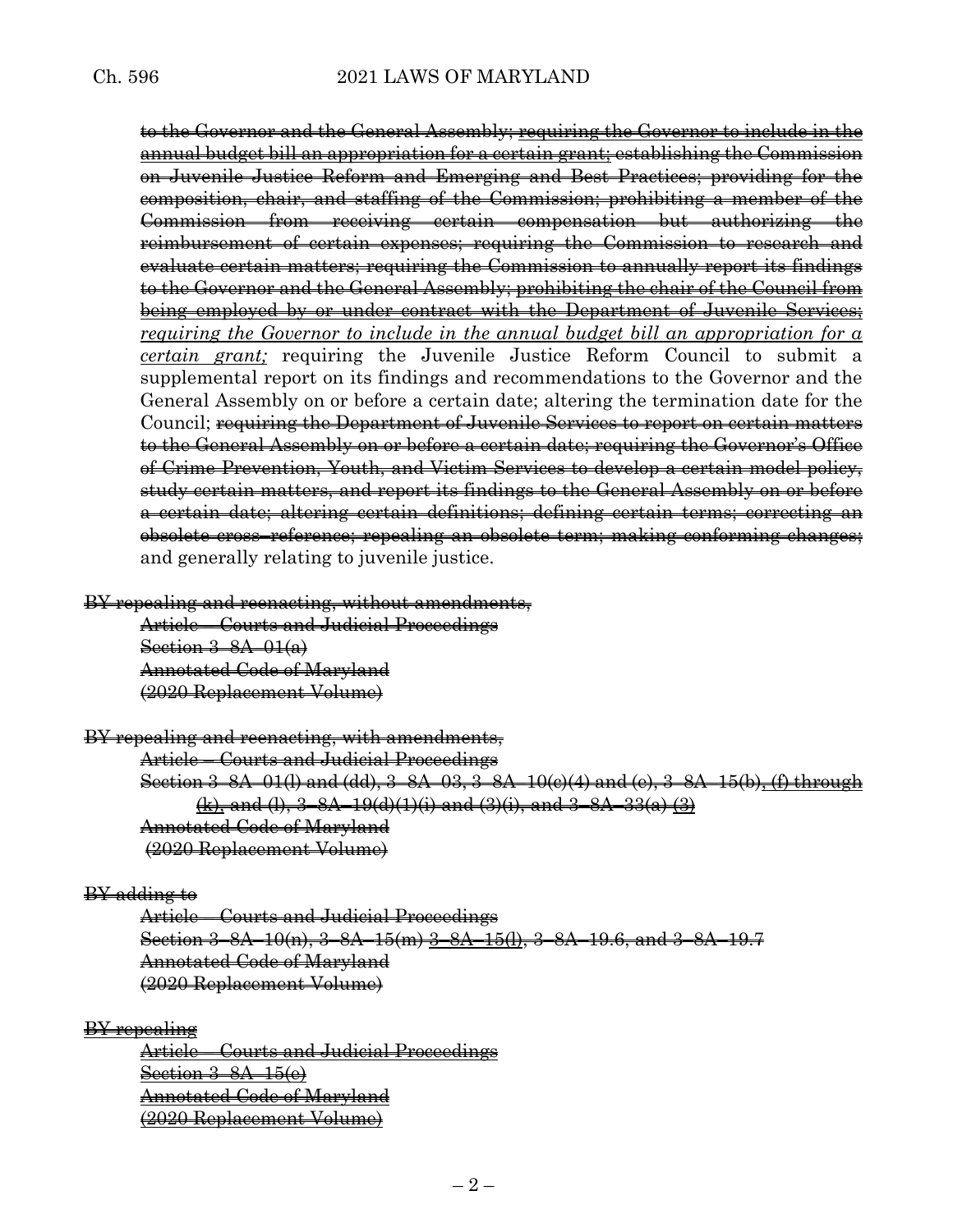BY repealing and reenacting, with amendments,

Article – Education Section 22–303 Annotated Code of Maryland (2018 Replacement Volume and 2020 Supplement)

## BY adding to

Article – Public Safety Section  $\frac{3-523}{2}$  and 4-1010 Annotated Code of Maryland (2018 Replacement Volume and 2020 Supplement)

### BY adding to

Article – State Government Section 9–3301 and 9–3302 to be under the new subtitle "Subtitle 33. Commission on Juvenile Justice Reform and Emerging and Best Practices" Annotated Code of Maryland (2014 Replacement Volume and 2020 Supplement)

BY repealing and reenacting, with amendments,

Chapter 253 of the Acts of the General Assembly of 2019 Section 1(g)(2) 1(c) and (g)(2) *1(g)(2)* and 2

BY adding to

Chapter 253 of the Acts of the General Assembly of 2019 Section  $1(g)(3)$ 

SECTION 1. BE IT ENACTED BY THE GENERAL ASSEMBLY OF MARYLAND, That the Laws of Maryland read as follows:

## **Article – Courts and Judicial Proceedings**

### 3–8A–01.

 $(a)$  In this subtitle the following words have the meanings indicated, unless the context of their use indicates otherwise.

(l) **(1)** "Delinquent act" means an act which would be a crime if committed by an adult.

- **(2) "DELINQUENT ACT" DOES NOT INCLUDE AN ACT THAT IS:**
	- **(I) COMMITTED IN A SCHOOL; AND**

**(II) TRADITIONALLY SUBJECT ONLY TO ADMINISTRATIVE DISCIPLINE BY THE SCHOOL.**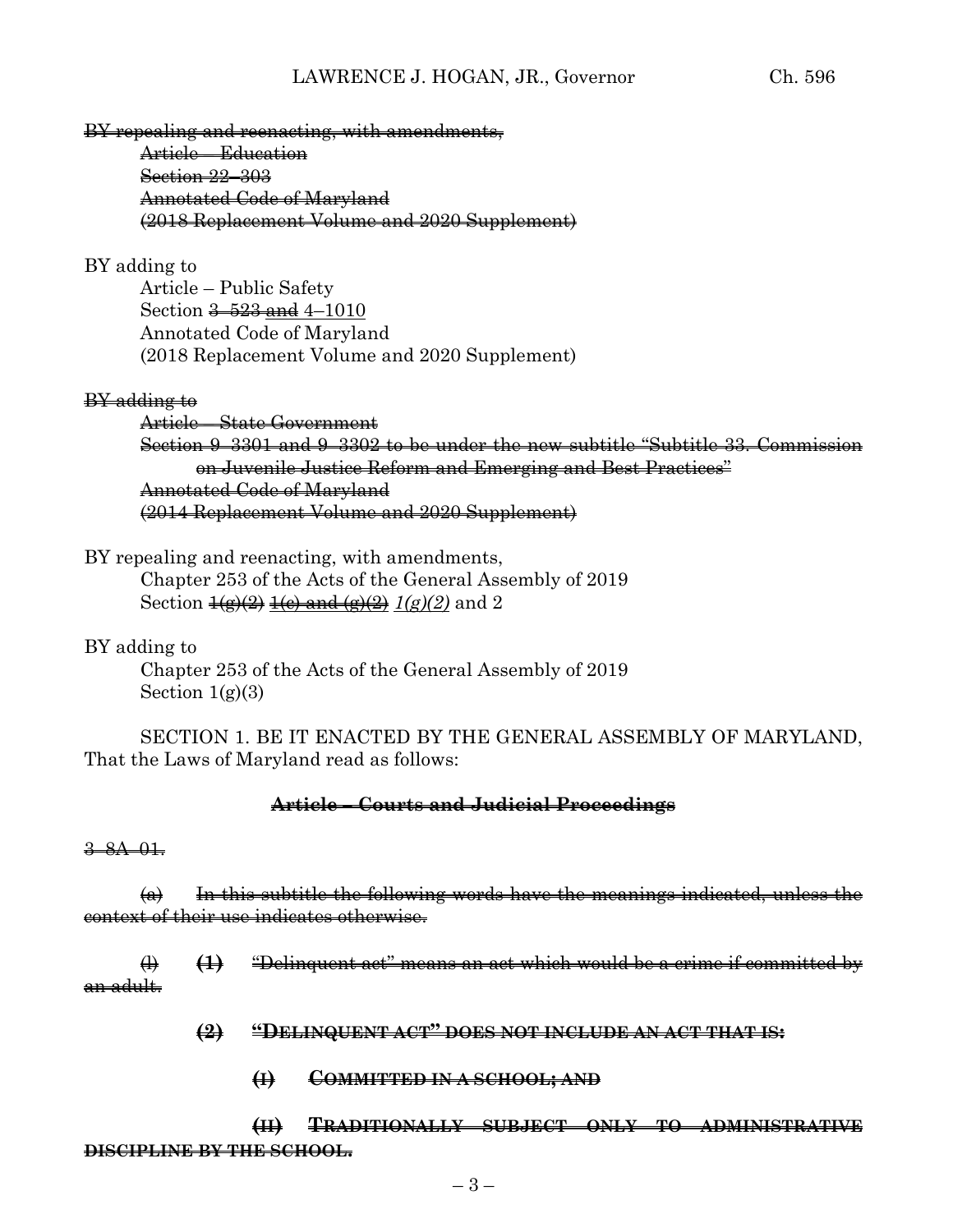(dd) "Violation" means a violation for which a citation is issued under:

(1) § 5–601 of the Criminal Law Article involving the use or possession of less than 10 grams of marijuana;

- (2) § 10–113, § 10–114, § 10–115, or § 10–116 of the Criminal Law Article;
- (3) § 10–132 of the Criminal Law Article;
- (4) § 10–136 of the Criminal Law Article; **[**or**]**
- (5) § 26–103 of the Education Article**; OR**
- **(6) § 3–8A–33(A)(2) OF THIS SUBTITLE**.

 $3 - 8A - 03.$ 

(a) **EXCEPT AS OTHERWISE PROVIDED IN THIS SECTION, A CHILD UNDER THE AGE OF 13 YEARS:**

**(1) IS NOT SUBJECT TO THE JURISDICTION OF THE COURT UNDER THIS SUBTITLE; AND** 

**(2) MAY NOT BE CHARGED WITH A CRIME.**

**(B)** In addition to the jurisdiction specified in Subtitle 8 of this title, the court has exclusive original jurisdiction over:

- (1) A child who is **[**alleged**] AT LEAST 13 YEARS OLD:**
	- **(I) ALLEGED** to be delinquent or in need of supervision**;** or **[**who**]**
	- **(II) WHO** has received a citation for a violation;

(2) **EXCEPT AS PROVIDED IN SUBSECTION (E) OF THIS SECTION, A CHILD WHO IS AT LEAST 10 YEARS OLD ALLEGED TO HAVE DONE AN ACT:**

- **(I) THAT, IF COMMITTED BY AN ADULT, WOULD CONSTITUTE:**
	- **1. A CRIME PUNISHABLE BY LIFE IMPRISONMENT;**

**2. FIRST DEGREE CHILD ABUSE UNDER § 3–601 OF THE CRIMINAL LAW ARTICLE;**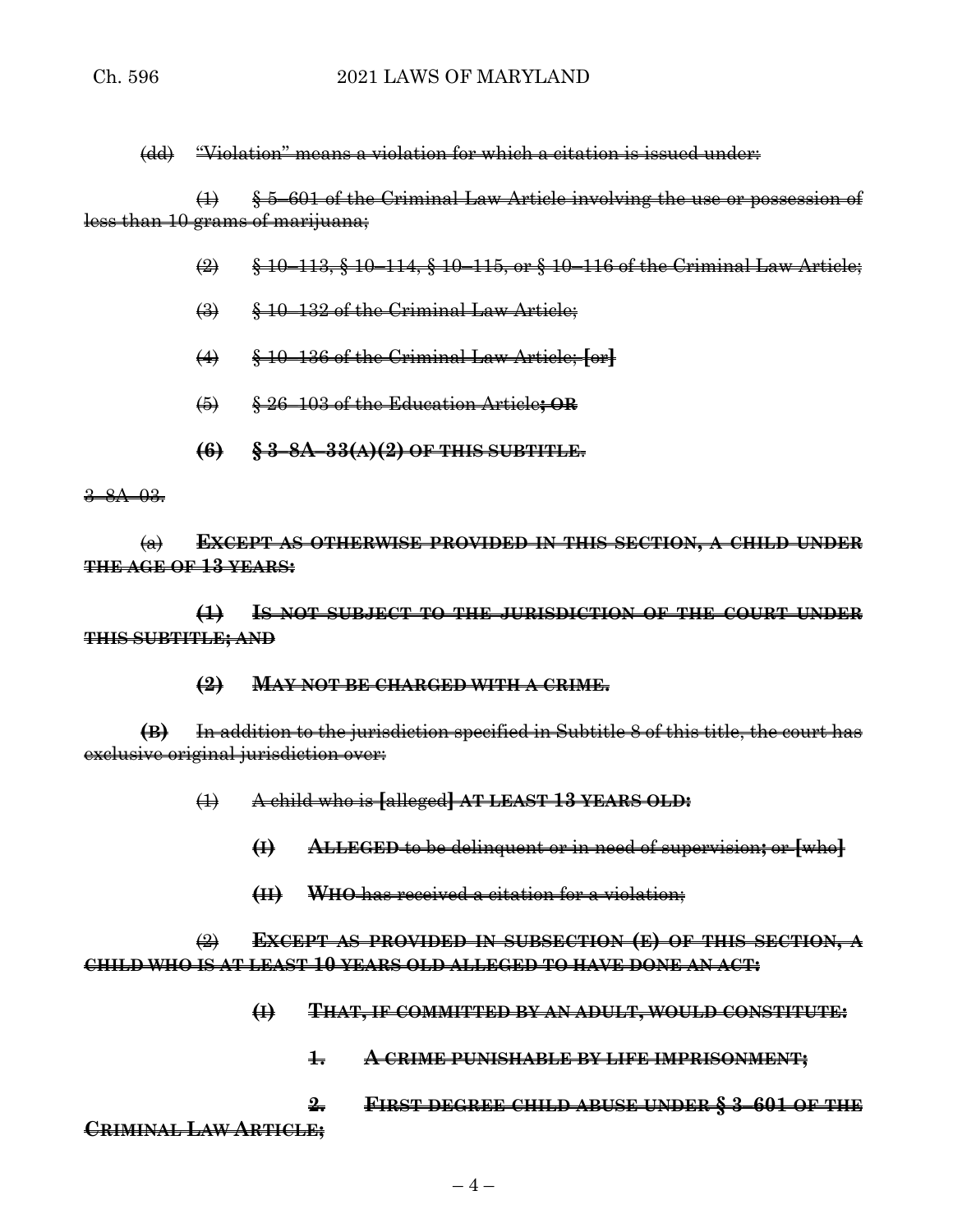LAWRENCE J. HOGAN, JR., Governor Ch. 596

**3. SEXUAL ABUSE OF A MINOR UNDER § 3–602(B) OF THE CRIMINAL LAW ARTICLE; 4. SECOND DEGREE MURDER UNDER § 2–204 OF THE CRIMINAL LAW ARTICLE; 5. ARMED CARJACKING UNDER § 3–705 § 3–405 OF THE CRIMINAL LAW ARTICLE; 6. SECOND DEGREE RAPE UNDER § 3–304 OF THE CRIMINAL LAW ARTICLE; 7. CONTINUING COURSE OF CONDUCT WITH A CHILD UNDER § 3–315 OF THE CRIMINAL LAW ARTICLE; OR 8. THIRD DEGREE SEXUAL OFFENSE UNDER § 3–307 OF THE CRIMINAL LAW ARTICLE; OR**

**(II) ARISING OUT OF THE SAME INCIDENT AS AN ACT LISTED IN ITEM (I)1 THROUGH 8 OF THIS ITEM;**

**(3)** Except as provided in subsection **[**(d)(6)**] (E)(6)** of this section, a peace order proceeding in which the respondent is a child; and

**[**(3)**] (4)** Proceedings arising under the Interstate Compact on Juveniles.

**[**(b)**] (C)** The court has concurrent jurisdiction over proceedings against an adult for the violation of § 3–8A–30 of this subtitle. However, the court may waive its jurisdiction under this subsection upon its own motion or upon the motion of any party to the proceeding, if charges against the adult arising from the same incident are pending in the criminal court. Upon motion by either the State's Attorney or the adult charged under § 3–8A–30 of this subtitle, the court shall waive its jurisdiction, and the adult shall be tried in the criminal court according to the usual criminal procedure.

**[**(c)**] (D)** The jurisdiction of the court is concurrent with that of the District Court in any criminal case arising under the compulsory public school attendance laws of this State.

**[**(d)**] (E)** The court does not have jurisdiction over:

(1) A child at least 14 years old alleged to have done an act that, if committed by an adult, would be a crime punishable by life imprisonment, as well as all other charges against the child arising out of the same incident, unless an order removing the proceeding to the court has been filed under § 4–202 of the Criminal Procedure Article;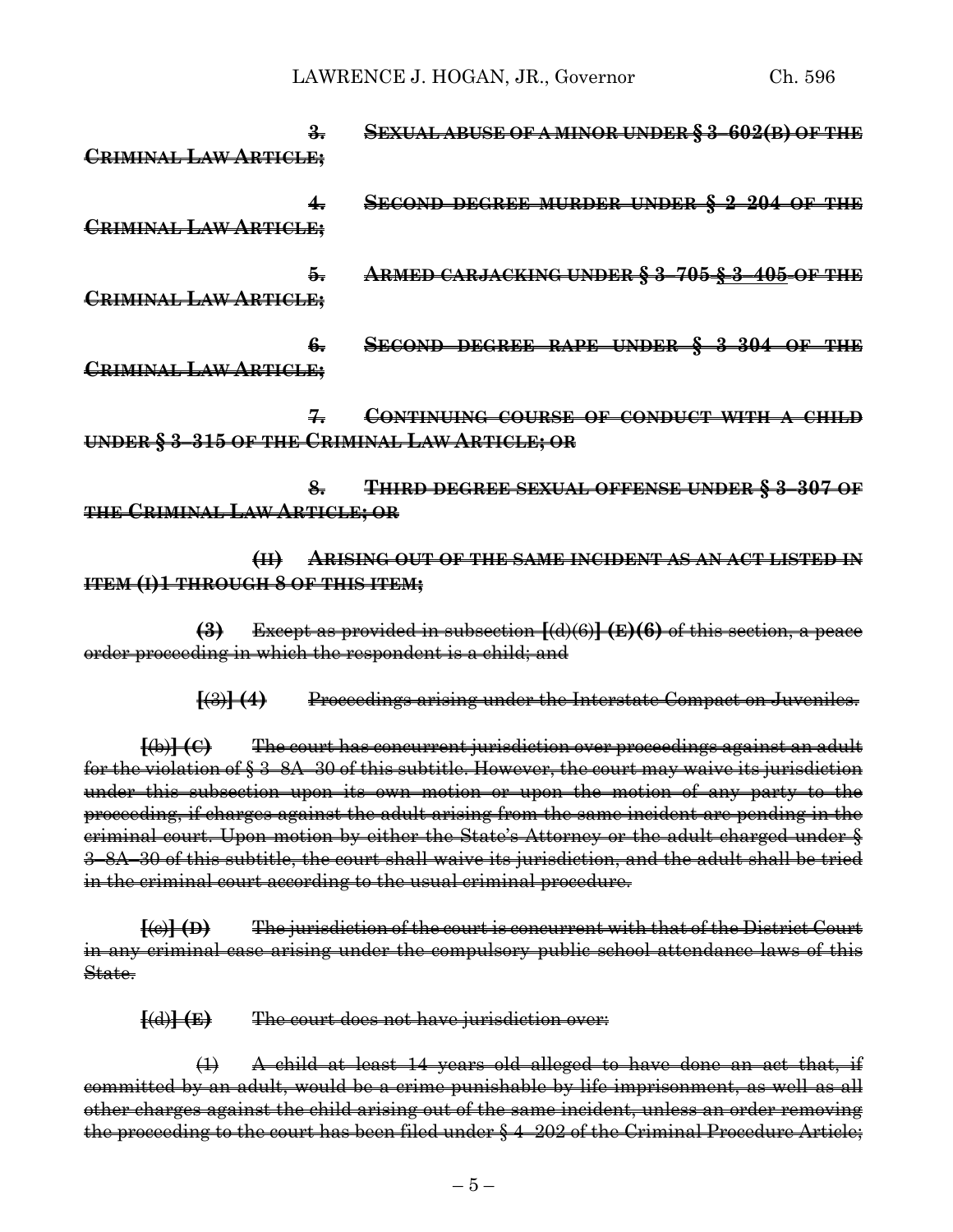## Ch. 596 2021 LAWS OF MARYLAND

 $\left( 2\right)$  A child at least 16 years old alleged to have done an act in violation of any provision of the Transportation Article or other traffic law or ordinance, except an act that prescribes a penalty of incarceration;

(3) A child at least 16 years old alleged to have done an act in violation of any provision of law, rule, or regulation governing the use or operation of a boat, except an act that prescribes a penalty of incarceration;

(4) A child at least 16 years old alleged to have committed any of the following crimes, as well as all other charges against the child arising out of the same incident, unless an order removing the proceeding to the court has been filed under § 4–202 of the Criminal Procedure Article:

- (i) Abduction;
- (ii) Kidnapping;
- (iii) Second degree murder;
- (iv) Manslaughter, except involuntary manslaughter;
- (v) Second degree rape;
- (vi) Robbery under § 3–403 of the Criminal Law Article;
- $(vii)$  Third degree sexual offense under § 3-307(a)(1) of the Criminal

Law Article;

(viii) A crime in violation of § 5–133, § 5–134, § 5–138, or § 5–203 of the Public Safety Article;

(ix) Using, wearing, carrying, or transporting a firearm during and in relation to a drug trafficking crime under § 5–621 of the Criminal Law Article;

- $\left\langle x\right\rangle$  Use of a firearm under § 5–622 of the Criminal Law Article;
- (xi) Carjacking or armed carjacking under § 3–405 of the Criminal

Law Article:

Article:

(xii) Assault in the first degree under § 3–202 of the Criminal Law

(xiii) Attempted murder in the second degree under § 2–206 of the Criminal Law Article;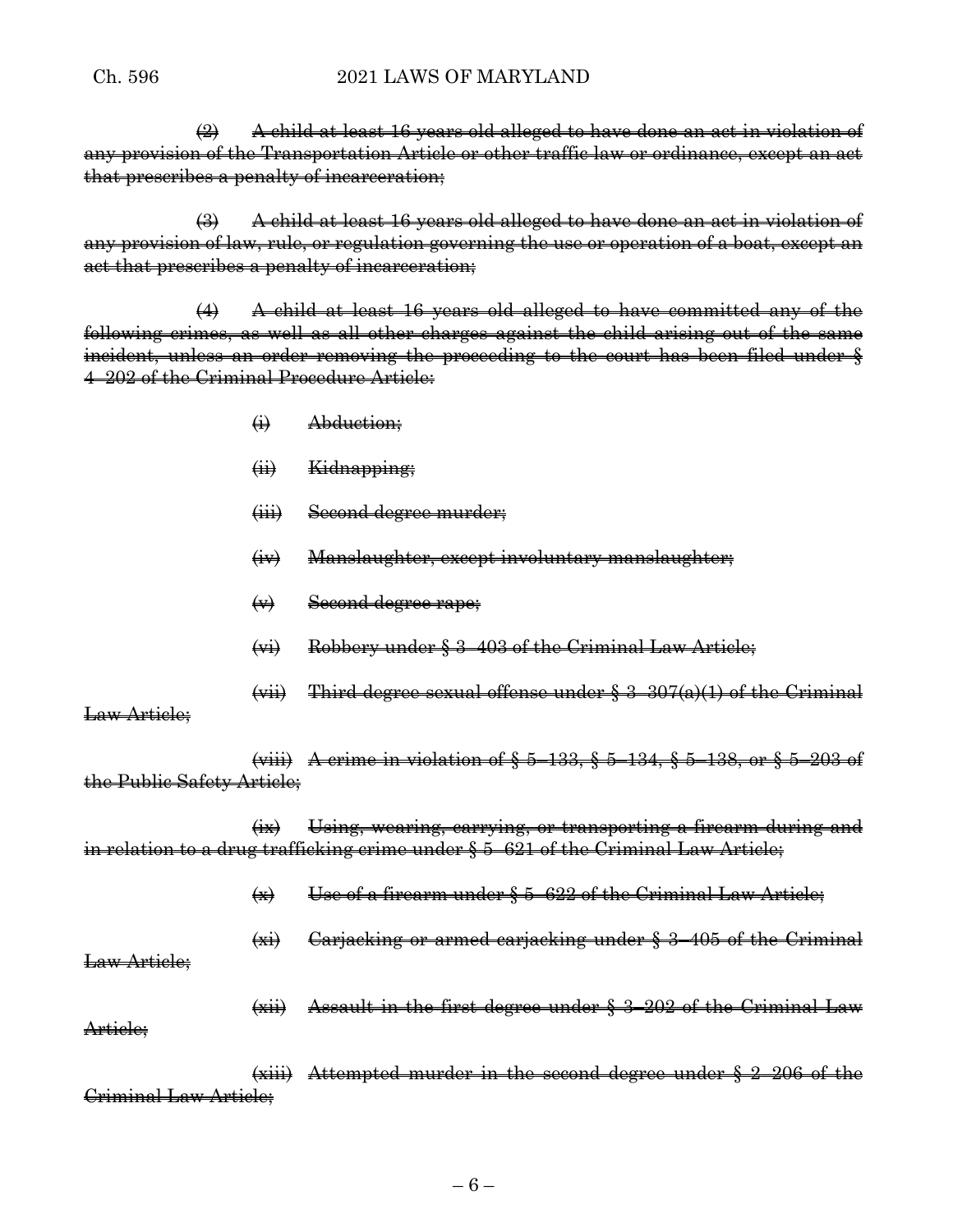LAWRENCE J. HOGAN, JR., Governor Ch. 596

(xiv) Attempted rape in the second degree under § 3–310 of the Criminal Law Article;

(xv) Attempted robbery under § 3–403 of the Criminal Law Article; or

(xvi) A violation of § 4–203, § 4–204, § 4–404, or § 4–405 of the Criminal Law Article;

(5) A child who previously has been convicted as an adult of a felony and is subsequently alleged to have committed an act that would be a felony if committed by an adult, unless an order removing the proceeding to the court has been filed under § 4–202 of the Criminal Procedure Article; or

(6) A peace order proceeding in which the victim, as defined in § 3–8A–01(cc)(1)(ii) of this subtitle, is a person eligible for relief, as defined in § 4–501 of the Family Law Article.

**[**(e)**] (F)** If the child is charged with two or more violations of the Maryland Vehicle Law, another traffic law or ordinance, or the State Boat Act, allegedly arising out of the same incident and which would result in the child being brought before both the court and a court exercising criminal jurisdiction, the court has exclusive jurisdiction over all of the charges.

3–8A–10.

(c) (4) (i) **1. [**If**] EXCEPT AS PROVIDED IN SUBSUBPARAGRAPH 2 OF THIS SUBPARAGRAPH, IF** a complaint is filed that alleges the commission of an act which would be a felony if committed by an adult or alleges a violation of § 4–203 or § 4–204 of the Criminal Law Article, and if the intake officer denies authorization to file a petition or proposes an informal adjustment, the intake officer shall immediately:

**[**1.**] A.** Forward the complaint to the State's Attorney; and

**[**2.**] B.** Forward a copy of the entire intake case file to the State's Attorney with information as to any and all prior intake involvement with the child.

**2. FOR A COMPLAINT THAT ALLEGES THE COMMISSION OF AN ACT THAT WOULD BE A FELONY IF COMMITTED BY AN ADULT, THE INTAKE OFFICER IS NOT REQUIRED TO FORWARD THE COMPLAINT AND COPY OF THE INTAKE CASE FILE TO THE STATE'S ATTORNEY IF:**

**A. THE INTAKE OFFICER PROPOSES THE MATTER FOR INFORMAL ADJUSTMENT;**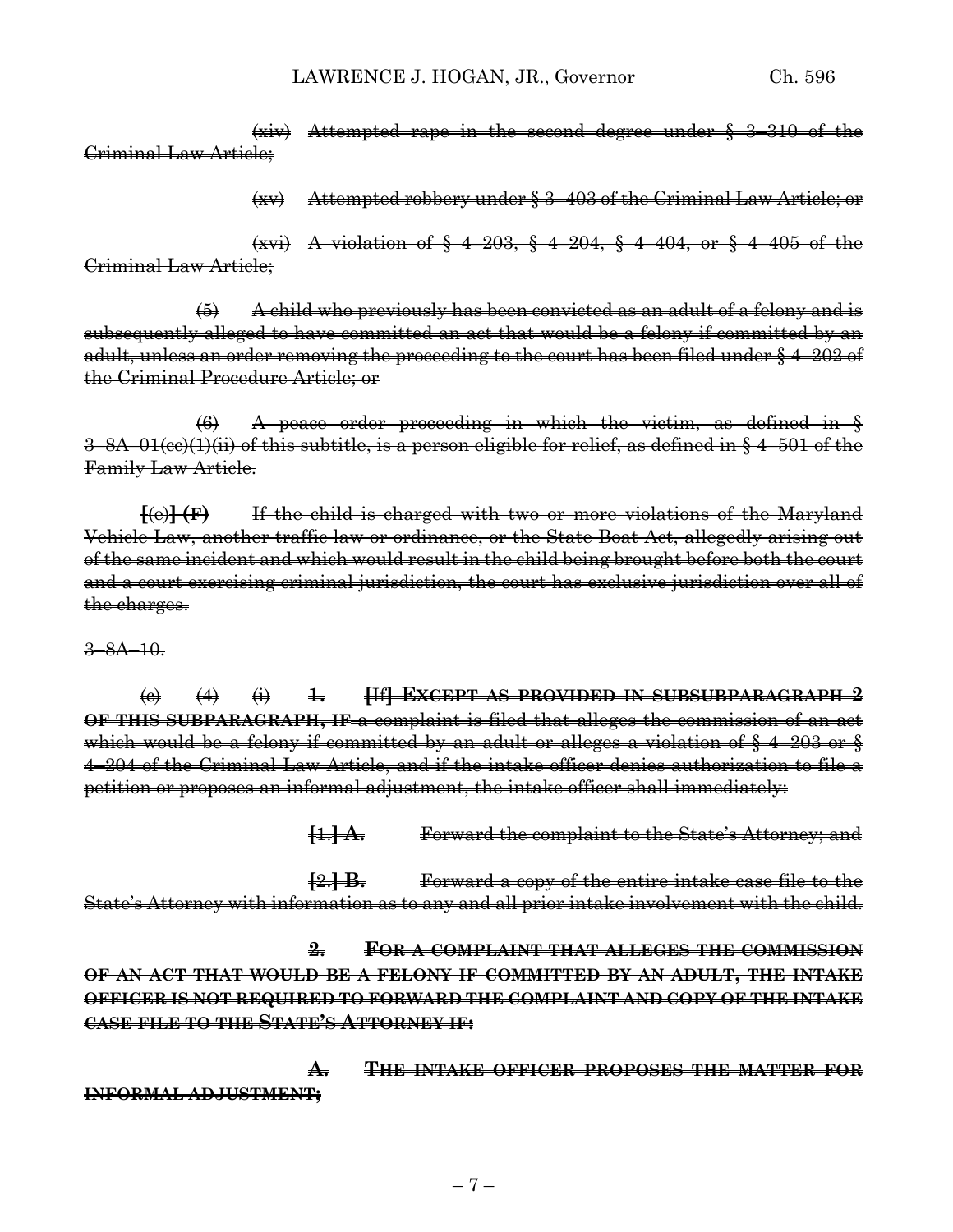**B. THE ACT DID NOT INVOLVE THE INTENTIONAL CAUSING OF, OR ATTEMPT TO CAUSE, THE DEATH OF OR PHYSICAL INJURY TO ANOTHER; AND**

**C. THE ACT WOULD NOT BE A CRIME OF VIOLENCE, AS DEFINED UNDER § 14–101 OF THE CRIMINAL LAW ARTICLE, IF COMMITTED BY AN ADULT.**

(ii) The State's Attorney shall make a preliminary review as to whether the court has jurisdiction and whether judicial action is in the best interests of the public or the child. The need for restitution may be considered as one factor in the public interest. After the preliminary review the State's Attorney shall, within 30 days of the receipt of the complaint by the State's Attorney, unless the court extends the time:

1. File a petition or a peace order request or both;

2. Refer the complaint to the Department of Juvenile Services for informal disposition; or

3. Dismiss the complaint.

(iii) This subsection may not be construed or interpreted to limit the authority of the State's Attorney to seek a waiver under § 3–8A–06 of this subtitle.

(e) (1) **(I) [**The**] SUBJECT TO SUBPARAGRAPH (II) OF THIS PARAGRAPH, THE** intake officer **[**may propose an informal adjustment of the matter if**]**, based on the complaint and the **[**inquiry, the intake officer concludes**] INQUIRY, AND AFTER CONCLUDING** that the court has jurisdiction **[**but that**], MAY PROPOSE AN INFORMAL ADJUSTMENT OF THE MATTER IF THE INTAKE OFFICER CONCLUDES THAT** an informal adjustment, rather than judicial action, is in the best interests of the public and the child.

**(II) THE INTAKE OFFICER SHALL PROPOSE AN INFORMAL ADJUSTMENT OF THE MATTER IF:**

**1. THE CHILD WHO IS THE SUBJECT OF THE COMPLAINT HAS NOT BEEN PREVIOUSLY ADJUDICATED DELINQUENT;**

**2. A. THE COMPLAINT ALLEGES THAT THE CHILD COMMITTED AN ACT THAT WOULD BE A MISDEMEANOR IF COMMITTED BY AN ADULT; OR**

**B. IF THE COMPLAINT ALLEGES THAT THE CHILD COMMITTED AN ACT THAT WOULD BE A FELONY IF COMMITTED BY AN ADULT, THE**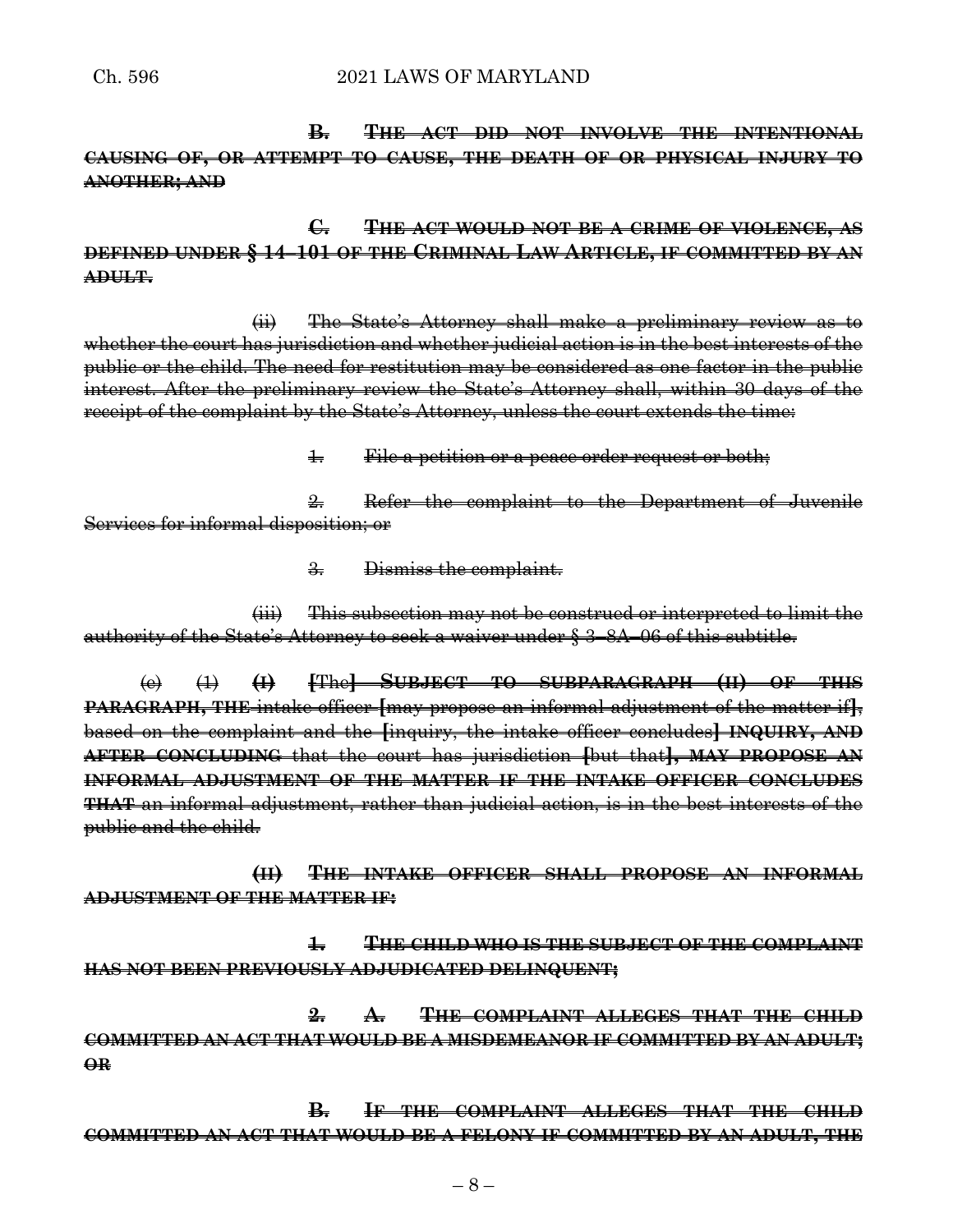**ACT DID NOT INVOLVE THE INTENTIONAL CAUSING OF, OR ATTEMPT TO CAUSE, THE DEATH OF OR PHYSICAL INJURY TO ANOTHER AND WOULD NOT BE A CRIME OF VIOLENCE, AS DEFINED UNDER § 14–101 OF THE CRIMINAL LAW ARTICLE, IF COMMITTED BY AN ADULT; AND**

**3. THE COMPLAINT DOES NOT ALLEGE AN ACT INVOLVING THE USE OR POSSESSION OF A FIREARM.**

(2) **(I) [**The**] EXCEPT AS PROVIDED IN SUBPARAGRAPH (II) OF THIS PARAGRAPH, THE** intake officer shall propose an informal adjustment by informing the victim, the child, and the child's parent or guardian of the nature of the complaint, the objectives of the adjustment process, and the conditions and procedures under which it will be conducted.

**(II) EXCEPT AS OTHERWISE PROVIDED IN THIS SUBSECTION, THE INTAKE OFFICER MAY PROCEED WITH AN INFORMAL ADJUSTMENT WITHOUT INFORMING THE VICTIM AS REQUIRED BY SUBPARAGRAPH (I) OF THIS PARAGRAPH IF THE INTAKE OFFICER HAS MADE REASONABLE EFFORTS TO CONTACT THE VICTIM FOR THE PURPOSE OF INFORMING THE VICTIM UNDER SUBPARAGRAPH (I) OF THIS PARAGRAPH.**

(3) The intake officer may not proceed with an informal adjustment unless the **[**victim,**]** the child**[**,**]** and the child's parent or guardian consent to the informal adjustment procedure.

**(N) (1) SUBJECT TO PARAGRAPH (2) OF THIS SUBSECTION, AT ANY TIME BEFORE AN ADJUDICATORY HEARING, THE COURT MAY HOLD THE PROCEEDINGS IN ABEYANCE FOR INFORMAL ADJUSTMENT IF CONSENTED TO BY:**

**(I) THE STATE'S ATTORNEY;**

**(II) THE CHILD WHO IS THE SUBJECT OF THE PETITION AND THE CHILD'S COUNSEL; AND**

**(III) THE COURT.**

**(2) (I) IF THE CHILD SUCCESSFULLY COMPLETES THE INFORMAL ADJUSTMENT, THE COURT SHALL DISMISS THE DELINQUENCY PETITION.**

**(II) IF THE CHILD DOES NOT SUCCESSFULLY COMPLETE THE INFORMAL ADJUSTMENT, THE COURT SHALL RESUME PROCEEDINGS UNDER THIS SUBTITLE AGAINST THE CHILD.**

3–8A–15.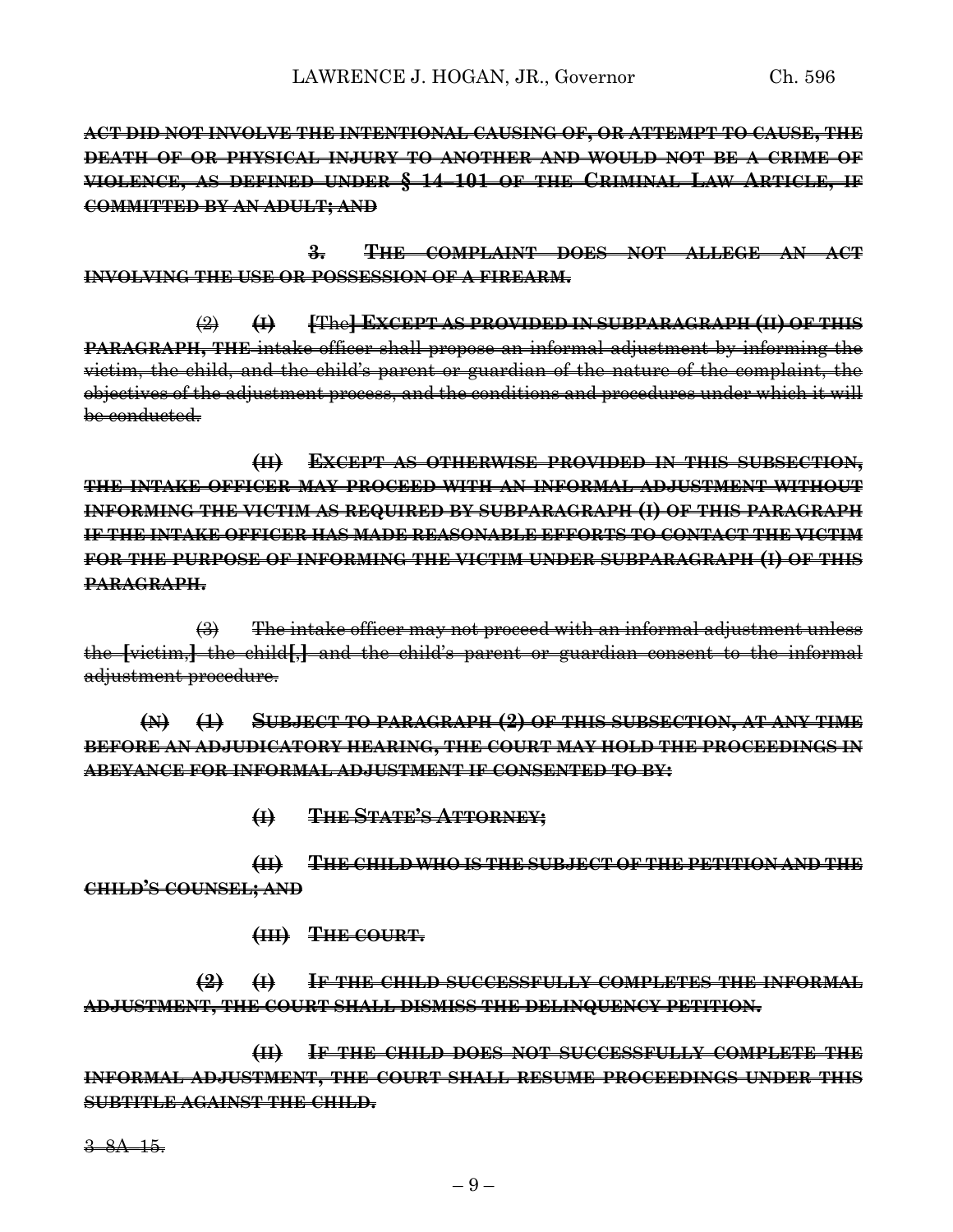(b) **(1) [**If**] SUBJECT TO PARAGRAPHS (2) AND (3) OF THIS SUBSECTION, IF** a child is taken into custody under this subtitle, the child may be placed in detention or community detention prior to a hearing if:

**[**(1)**] (I)** Such action is required to protect the child or others; or

**[**(2)**] (II)** The child is likely to leave the jurisdiction of the court.

**(2) (I) IN THIS PARAGRAPH, "RISK SCORING INSTRUMENT" MEANS A TOOL, A METRIC, AN ALGORITHM, OR SOFTWARE THAT:**

**1. IS USED TO ASSIST IN DETERMINING THE ELIGIBILITY OF A CHILD FOR RELEASE BEFORE A HEARING; AND**

**2. HAS BEEN INDEPENDENTLY VALIDATED AT LEAST ONCE IN THE PRECEDING 5 YEARS.**

**(II) THE COURT OR AN INTAKE OFFICER SHALL CONSIDER THE RESULTS OF A RISK SCORING INSTRUMENT BEFORE PLACING A CHILD IN DETENTION.**

**(3) A CHILD ALLEGED TO HAVE COMMITTED A DELINQUENT ACT MAY NOT BE PLACED IN DETENTION BEFORE A HEARING IF THE MOST SERIOUS OFFENSE WOULD BE A MISDEMEANOR IF COMMITTED BY AN ADULT, UNLESS:**

**(I) THE ACT INVOLVED A HANDGUN AND WOULD BE A VIOLATION UNDER THE CRIMINAL LAW ARTICLE OR THE PUBLIC SAFETY ARTICLE IF COMMITTED BY AN ADULT; OR**

**(II) THE CHILD HAS BEEN ADJUDICATED DELINQUENT AT LEAST TWICE IN THE PRECEDING 12 MONTHS.**

**[**(e) Notwithstanding any other provision of this section, detention may not be continued beyond emergency detention for a child under the age of 12 years unless:

 $(1)$  The child is alleged to have committed an act that, if committed by an adult, would be a crime of violence as defined under § 14–101 of the Criminal Law Article; or

(2) The child is likely to leave the jurisdiction of the court.**]**

**[**(f)**] (E)** (1) Detention or community detention may not be continued beyond emergency detention or community detention unless, upon an order of court after a hearing,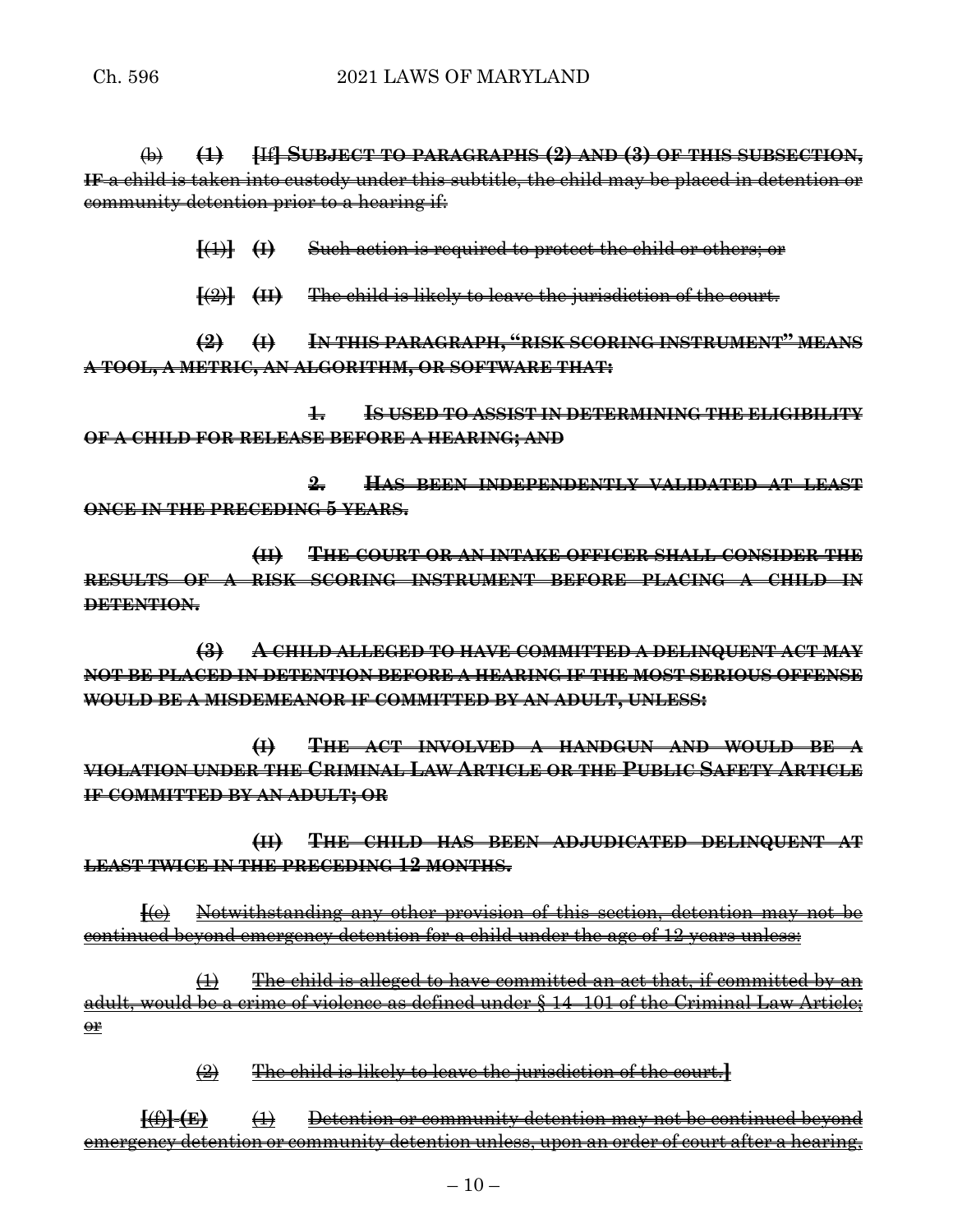| <del>the court has found that one or more of the circumstances stated in subsection (b) of this</del> |                            |                           |                |                                                                                            |
|-------------------------------------------------------------------------------------------------------|----------------------------|---------------------------|----------------|--------------------------------------------------------------------------------------------|
| section exist.                                                                                        |                            |                           |                |                                                                                            |
|                                                                                                       |                            |                           |                |                                                                                            |
|                                                                                                       | $\left(\frac{1}{2}\right)$ |                           |                | A court order under this paragraph shall:                                                  |
|                                                                                                       |                            |                           |                |                                                                                            |
|                                                                                                       |                            | $\leftrightarrow$         |                | Contain a written determination of whether or not the criteria                             |
| contained in subsection (c)(1) and (2) of this section have been met; and                             |                            |                           |                |                                                                                            |
|                                                                                                       |                            |                           |                |                                                                                            |
|                                                                                                       |                            | $\overline{a}$            |                | Specify which of the circumstances stated in subsection (b) of this                        |
| section exist.                                                                                        |                            |                           |                |                                                                                            |
|                                                                                                       | $\bigoplus$                | $\ddot{a}$                |                | If the court has not specifically prohibited community detention,                          |
|                                                                                                       |                            |                           |                | the Department of Juvenile Services may release the child from detention into community    |
| <del>detention and place the child in:</del>                                                          |                            |                           |                |                                                                                            |
|                                                                                                       |                            |                           |                |                                                                                            |
|                                                                                                       |                            |                           | ╈╤             | Shelter care; or                                                                           |
|                                                                                                       |                            |                           |                |                                                                                            |
|                                                                                                       |                            |                           | $\frac{9}{27}$ | The custody of the child's parent, guardian, custodian, or                                 |
|                                                                                                       |                            |                           |                | other person able to provide supervision and care for the child and to return the child to |
| court when required.                                                                                  |                            |                           |                |                                                                                            |
|                                                                                                       |                            |                           |                |                                                                                            |
|                                                                                                       |                            | $\overrightarrow{41}$     |                | If a child who has been released by the Department of Juvenile                             |
|                                                                                                       |                            |                           |                | Services or the court into community detention violates the conditions of community        |
| detention, and it is necessary to protect the child or others, an intake officer may authorize        |                            |                           |                |                                                                                            |
| <del>detention of the child.</del>                                                                    |                            |                           |                |                                                                                            |
|                                                                                                       |                            |                           |                |                                                                                            |
|                                                                                                       |                            | $\overline{(\mathbf{H})}$ |                | The Department of Juvenile Services shall promptly notify the                              |
| <del>court of:</del>                                                                                  |                            |                           |                |                                                                                            |
|                                                                                                       |                            |                           |                |                                                                                            |
|                                                                                                       |                            |                           | $\ddagger$     | The release of a child from detention under subparagraph                                   |
| <del>(i) of this paragraph; or</del>                                                                  |                            |                           |                |                                                                                            |
|                                                                                                       |                            |                           |                |                                                                                            |
|                                                                                                       |                            |                           | $\frac{9}{27}$ | The return to detention of a child under subparagraph (ii)                                 |
| <del>of this paragraph.</del>                                                                         |                            |                           |                |                                                                                            |
|                                                                                                       |                            |                           |                |                                                                                            |
|                                                                                                       |                            | $\left(\frac{1}{2}$       | $\pm$          | <u>If a child is returned to detention under subparagraph (ii)</u>                         |
|                                                                                                       |                            |                           |                | of this paragraph, the intake officer who authorized detention shall immediately file a    |
| petition to authorize continued detention.                                                            |                            |                           |                |                                                                                            |
|                                                                                                       |                            |                           |                |                                                                                            |
|                                                                                                       |                            |                           | 옾.             | A hearing on the petition to authorize continued detention                                 |
|                                                                                                       |                            |                           |                | shall be held no later than the next court day, unless extended for no more than 5 days by |
| <del>the court on good cause shown.</del>                                                             |                            |                           |                |                                                                                            |
|                                                                                                       |                            |                           |                |                                                                                            |
|                                                                                                       |                            |                           |                |                                                                                            |

3. Reasonable notice, oral or written, stating the time, place, and purpose of the hearing, shall be given to the child and, if they can be located, the child's parents, guardian, or custodian.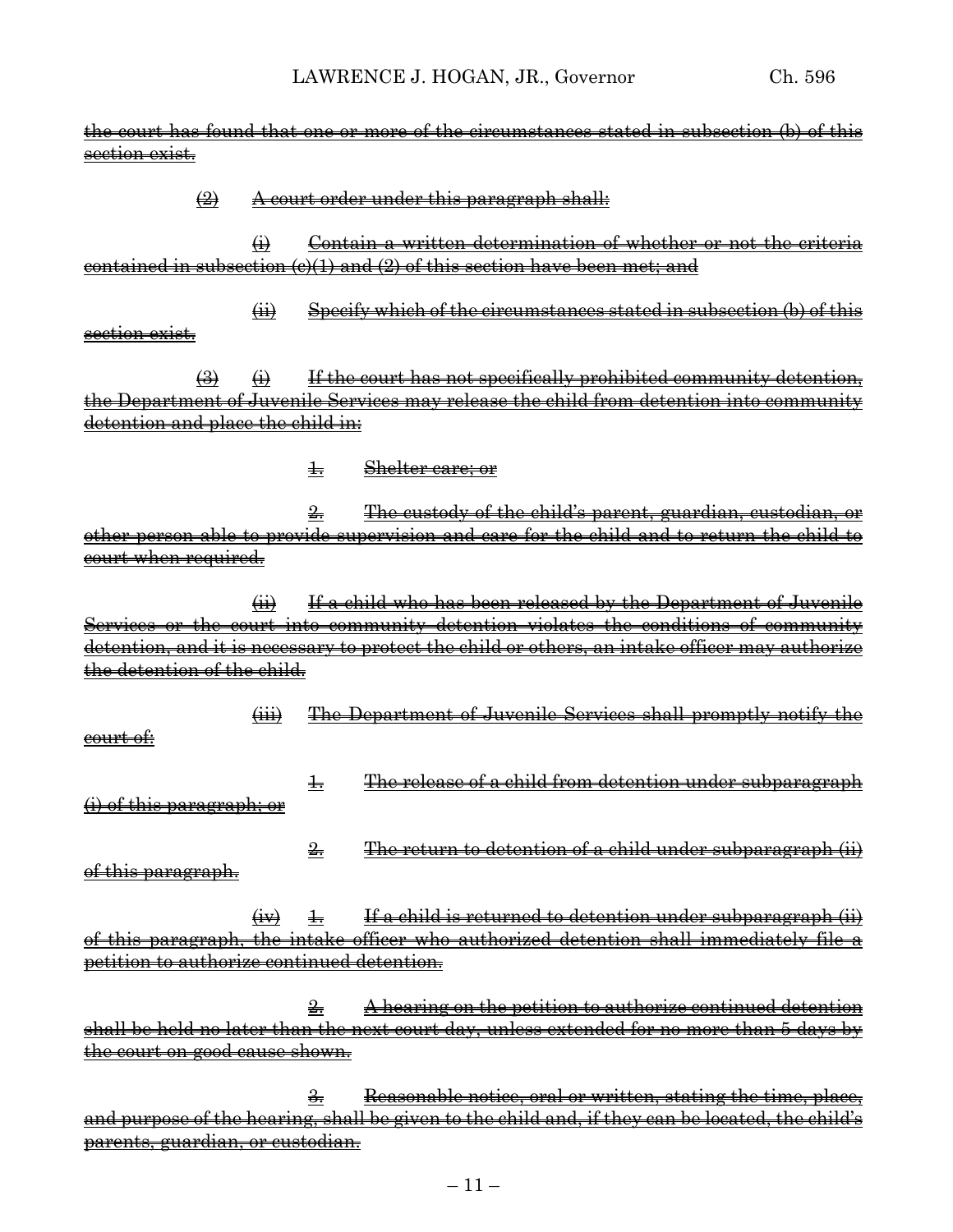**[**(g)**] (F)** (1) Shelter care may only be continued beyond emergency shelter care if the court has found that:

 $\overrightarrow{H}$  Continuation of the child in the child's home is contrary to the welfare of the child; and

 $\overrightarrow{ii}$  1. Removal of the child from the child's home is necessary due to an alleged emergency situation and in order to provide for the safety of the child; or

2. Reasonable but unsuccessful efforts were made to prevent or eliminate the need for removal of the child from the home.

 $\Rightarrow$   $\leftrightarrow$  If the court continues shelter care on the basis of an alleged emergency, the court shall assess whether the absence of efforts to prevent removal was reasonable.

 $\overrightarrow{ii}$  If the court finds that the absence of efforts to prevent removal was not reasonable, the court shall make a written determination so stating.

(3) The court shall make a determination as to whether reasonable efforts are being made to make it possible to return the child to the child's home or whether the absence of such efforts is reasonable.

**[**(h)**] (G)** A child alleged to be delinquent may not be detained in a jail or other facility for the detention of adults.

**[**(i)**] (H)** (1) A child alleged to be in need of supervision may not be placed in:

- (i) Detention or community detention;
- (ii) A State mental health facility; or

(iii) A shelter care facility that is not operating in compliance with applicable State licensing laws.

 $\left( 2\right)$  Subject to paragraph (1)(iii) of this subsection, a child alleged to be in need of supervision may be placed in shelter care facilities maintained or approved by the Social Services Administration or the Department of Juvenile Services or in a private home or shelter care facility approved by the court.

(3) The Secretary of Human Services and the Secretary of Juvenile Services together, when appropriate, with the Secretary of Health shall jointly adopt regulations to ensure that any child placed in shelter care pursuant to a petition filed under subsection (d) of this section be provided appropriate services, including: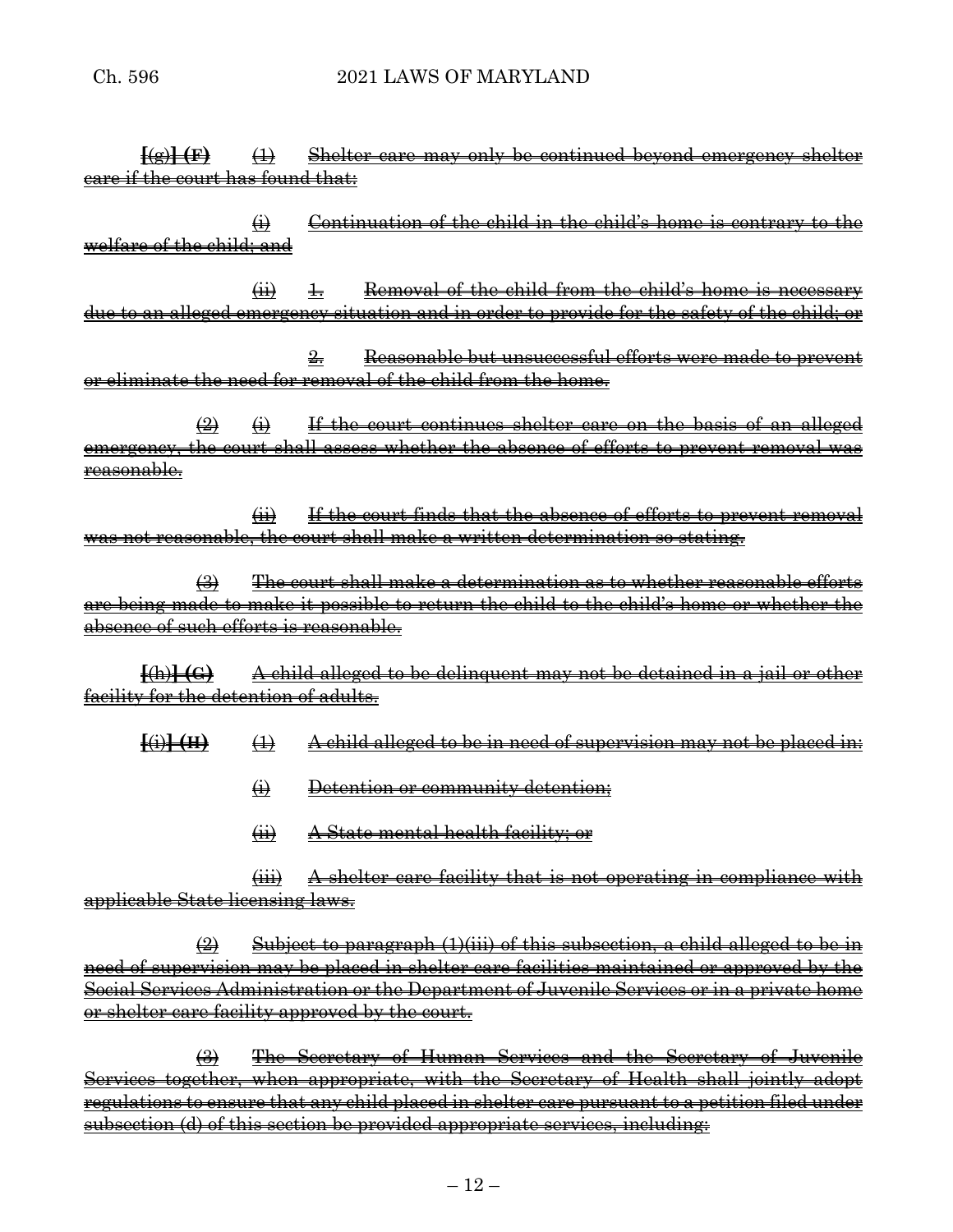- (i) Health care services;
- (ii) Counseling services;
- (iii) Education services;
- (iv) Social work services; and
- (v) Drug and alcohol abuse assessment or treatment services.
- $(4)$  In addition to any other provision, the regulations shall require:

(i) The Department of Juvenile Services to develop a plan within 45 days of placement of a child in a shelter care facility to assess the child's treatment needs; and

(ii) The plan to be submitted to all parties to the petition and their

counsel.

**[**(j)**] (I)** The intake officer or the official who authorized detention, community detention, or shelter care under this subtitle shall immediately give written notice of the authorization for detention, community detention, or shelter care to the child's parent, guardian, or custodian and to the court. The notice shall be accompanied by a statement of the reasons for taking the child into custody and placing him in detention, community detention, or shelter care. This notice may be combined with the notice required under subsection (d) of this section.

**[**(k)**] (J)** (1) If a child is alleged to have committed a delinquent act, the court or a juvenile intake officer shall consider including, as a condition of releasing the child pending an adjudicatory or disposition hearing, reasonable protections for the safety of the alleged victim.

 $\left( 2\right)$  If a victim has requested reasonable protections for safety, the court or juvenile intake officer shall consider including, as a condition of releasing the child pending an adjudicatory or disposition hearing, provisions regarding no contact with the alleged victim or the alleged victim's premises or place of employment.

(l) **(K)** If a child remains in a facility used for detention **[**for the specific act for which the child has been adjudicated delinquent for more than 25 days after the court has made a disposition on a petition under § 3–8A–19 of this subtitle**]**, the Department of Juvenile Services shall:

(1) **[**On the first available court date after the 25th day that the child remains in a facility used for detention,**] WITHIN 14 DAYS AFTER THE CHILD'S INITIAL DETENTION,** appear at a hearing before the court with the child to explain the reasons for continued detention; and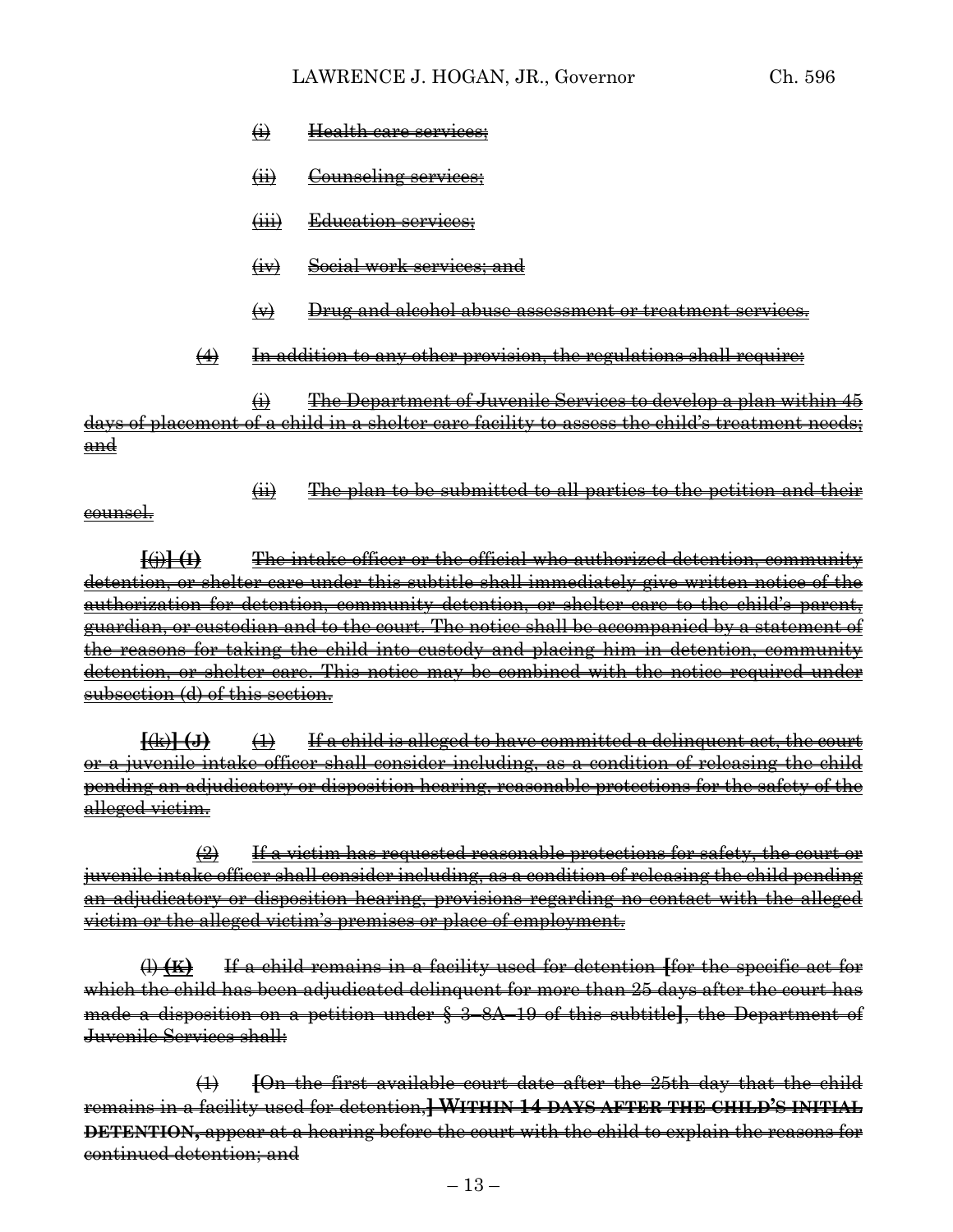(2) Every **[**25**] 14** days thereafter, appear at another hearing before the court with the child to explain the reasons for continued detention.

**(M) (L) WITHIN 10 DAYS AFTER A DECISION TO DETAIN A CHILD UNDER THIS SUBTITLE IN A FACILITY USED FOR DETENTION, THE DEPARTMENT OF JUVENILE SERVICES SHALL SUBMIT A PLAN TO THE COURT FOR RELEASING THE CHILD INTO THE COMMUNITY.**

3–8A–19.

(d)  $(1)$  In making a disposition on a petition under this subtitle, the court may:

(i) **[**Place**] SUBJECT TO § 3–8A–19.6 OF THIS SUBTITLE, PLACE** the child on probation or under supervision in his own home or in the custody or under the guardianship of a relative or other fit person, upon terms the court deems appropriate, including community detention;

 $\Rightarrow$   $\leftrightarrow$  Except as provided in subparagraph (ii) or (iii) of this paragraph, a **A** child may not be committed to the Department of Juvenile Services for out–of–home placement if the most serious offense is:

1. Possession of marijuana under § 5–601(c)(2)(ii) of the Criminal Law Article;

2. **[**Possession or purchase of a noncontrolled substance under § 5–618 of the Criminal Law Article;

- 3. Disturbing the peace or disorderly conduct under § 10–201 of the Criminal Law Article;
- 4. Malicious destruction of property under § 6–301 of the Criminal Law Article;
	- 5. An offense involving inhalants under § 5–708 of the
- Criminal Law Article;
- 6. An offense involving prostitution under § 11–303, § 11–306, or § 11–307 of the Criminal Law Article;

 $7.$  Theft under  $\frac{5}{3}$   $7-104(g)(2)$  or (3) of the Criminal Law Article; or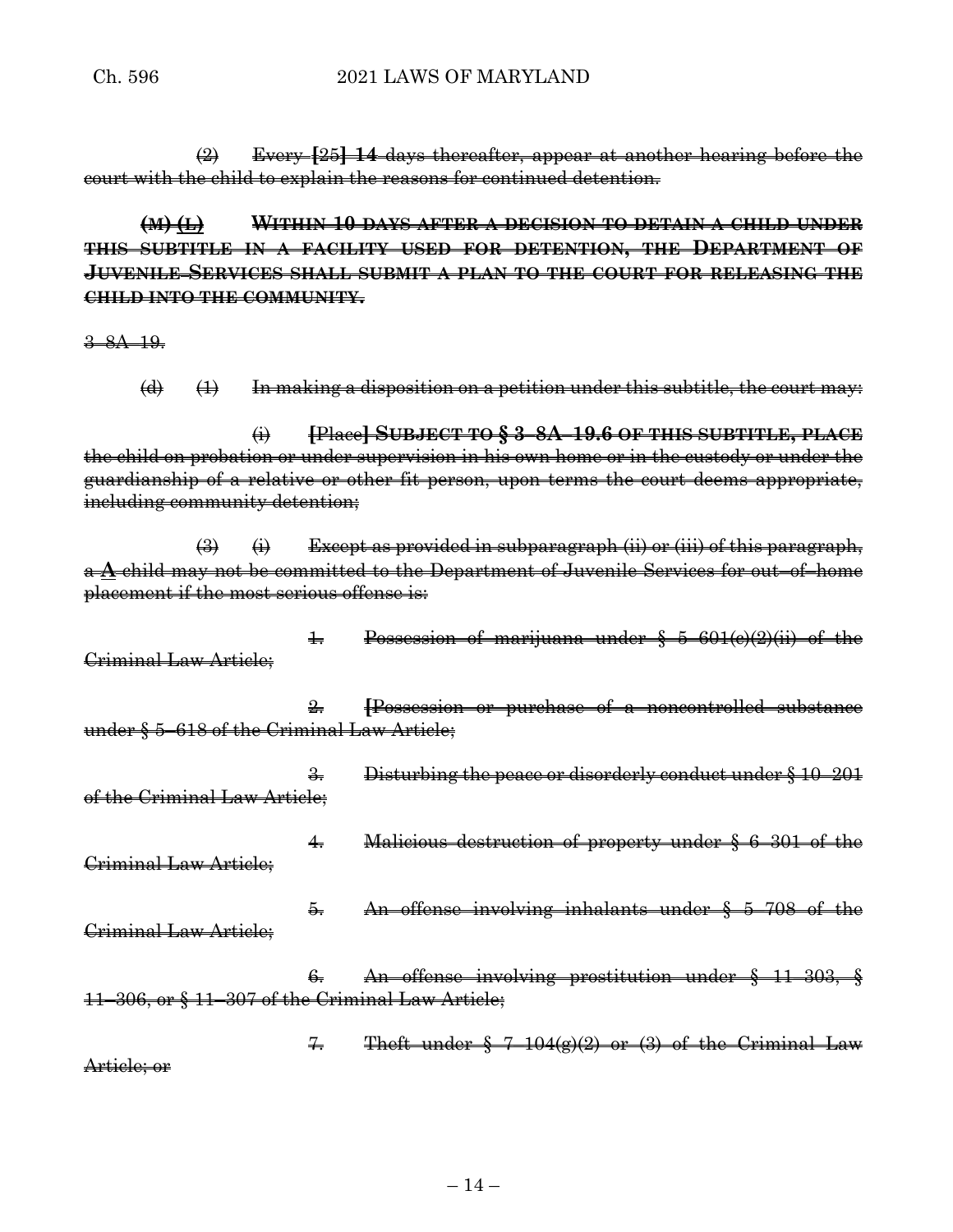8. Trespass under § 6–402(b)(1) or § 6–403(c)(1) of the Criminal Law Article**] AN OFFENSE THAT WOULD BE A MISDEMEANOR IF COMMITTED BY AN ADULT, UNLESS:**

## **A. THE OFFENSE INVOLVES A FIREARM; AND**

**B. THE CHILD HAS BEEN ADJUDICATED DELINQUENT ON A PRIOR OCCASION FOR AN OFFENSE INVOLVING A FIREARM; OR**

**3. A TECHNICAL VIOLATION, AS DEFINED IN § 3–8A–19.7**

**OF THIS SUBTITLE**.

**[**(ii) A child whose most serious offense is an offense listed in subparagraph (i) of this paragraph may be committed to the Department of Juvenile Services for out–of–home placement if:

1. The child previously has been adjudicated delinquent for three or more offenses arising from separate and independent circumstances;

2. The child waives the prohibition described in subparagraph (i) of this paragraph and the court accepts the waiver as knowing, intelligent, and voluntary; or

3. The court makes a written finding in accordance with subparagraph (iii) of this paragraph.

(iii) A child whose most serious offense is an offense listed in subparagraph (i) of this paragraph may be committed to the Department of Juvenile Services for out–of–home placement if the court makes a written finding, including the specific facts supporting the finding, that an out–of–home placement is necessary for the welfare of the child or in the interest of public safety.**]**

**[**(iv)**] (II)** This paragraph may not be construed to prohibit the court from committing the child to another appropriate agency.

**3–8A–19.6.**

**(A) THE COURT MAY NOT PLACE A CHILD ON PROBATION FOR A TERM EXCEEDING THAT PROVIDED IN THIS SECTION.**

**(B) (1) EXCEPT AS PROVIDED IN PARAGRAPH (2) OF THIS SUBSECTION, IF THE MOST SERIOUS OFFENSE COMMITTED BY A CHILD WOULD BE A MISDEMEANOR IF COMMITTED BY AN ADULT, THE COURT MAY PLACE THE CHILD ON PROBATION FOR A PERIOD NOT EXCEEDING 6 MONTHS.**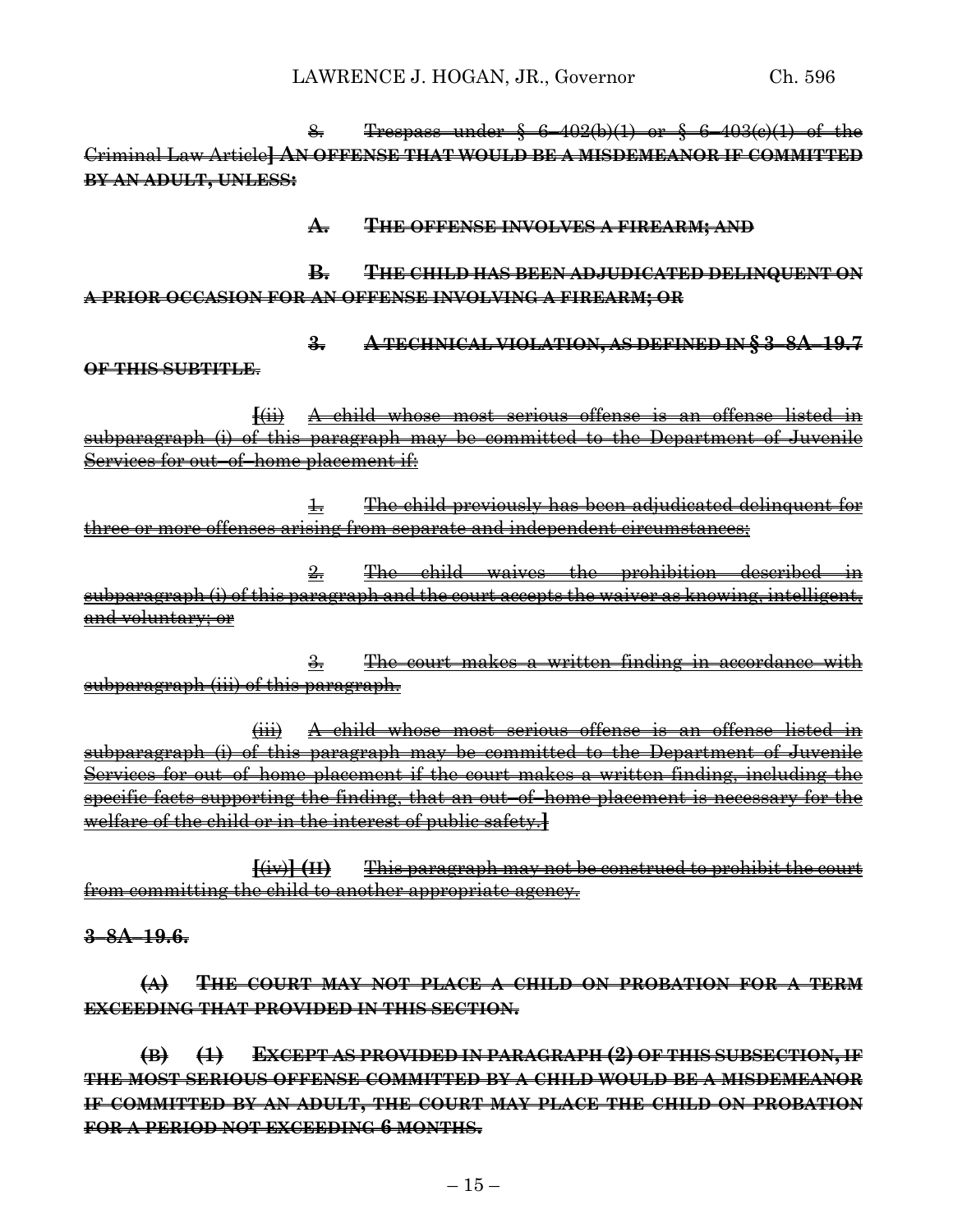**(2) SUBJECT TO PARAGRAPH (3) OF THIS SUBSECTION, THE COURT MAY, AFTER A HEARING, EXTEND THE PROBATION BY PERIODS NOT EXCEEDING 3 MONTHS IF THE COURT FINDS THAT:**

**(I) THERE IS GOOD CAUSE TO EXTEND THE PROBATION; AND** 

**(II) THE PURPOSE OF EXTENDING THE PROBATION IS TO ENSURE THAT THE CHILD COMPLETES A TREATMENT OR REHABILITATIVE PROGRAM OR SERVICE.**

**(3) THE TOTAL PERIOD OF THE PROBATION, INCLUDING EXTENSIONS OF THE PROBATION, MAY NOT EXCEED 1 YEAR.**

**(C) (1) EXCEPT AS PROVIDED IN PARAGRAPH (2) OF THIS SUBSECTION AND SUBSECTION (D) OF THIS SECTION, IF THE MOST SERIOUS OFFENSE COMMITTED BY A CHILD WOULD BE A FELONY IF COMMITTED BY AN ADULT, THE COURT MAY PLACE THE CHILD ON PROBATION FOR A PERIOD NOT EXCEEDING 1 YEAR.**

**(2) (I) SUBJECT TO PARAGRAPH (3) OF THIS SUBSECTION, THE COURT MAY, AFTER A HEARING, EXTEND THE PROBATION BY PERIODS NOT EXCEEDING 3 MONTHS IF THE COURT FINDS THAT:**

**1. THERE IS GOOD CAUSE TO EXTEND THE PROBATION;**

**AND** 

**2. THE PURPOSE OF EXTENDING THE PROBATION IS TO ENSURE THAT THE CHILD COMPLETES A TREATMENT OR REHABILITATIVE PROGRAM OR SERVICE.**

**(II) EXCEPT AS PROVIDED IN PARAGRAPH (3) OF THIS SUBSECTION, IF THE PROBATION IS EXTENDED UNDER THIS PARAGRAPH, THE TOTAL PERIOD OF THE PROBATION MAY NOT EXCEED 2 YEARS.**

**(3) (I) SUBJECT TO SUBPARAGRAPH (II) OF THIS PARAGRAPH, THE COURT MAY EXTEND THE PERIOD OF THE PROBATION FOR A PERIOD OF TIME GREATER THAN THE PERIOD DESCRIBED IN PARAGRAPH (2)(II) OF THIS SUBSECTION IF, AFTER A HEARING, THE COURT FINDS BY CLEAR AND CONVINCING EVIDENCE THAT:**

**1. THERE IS GOOD CAUSE TO EXTEND THE PROBATION;**

**AND**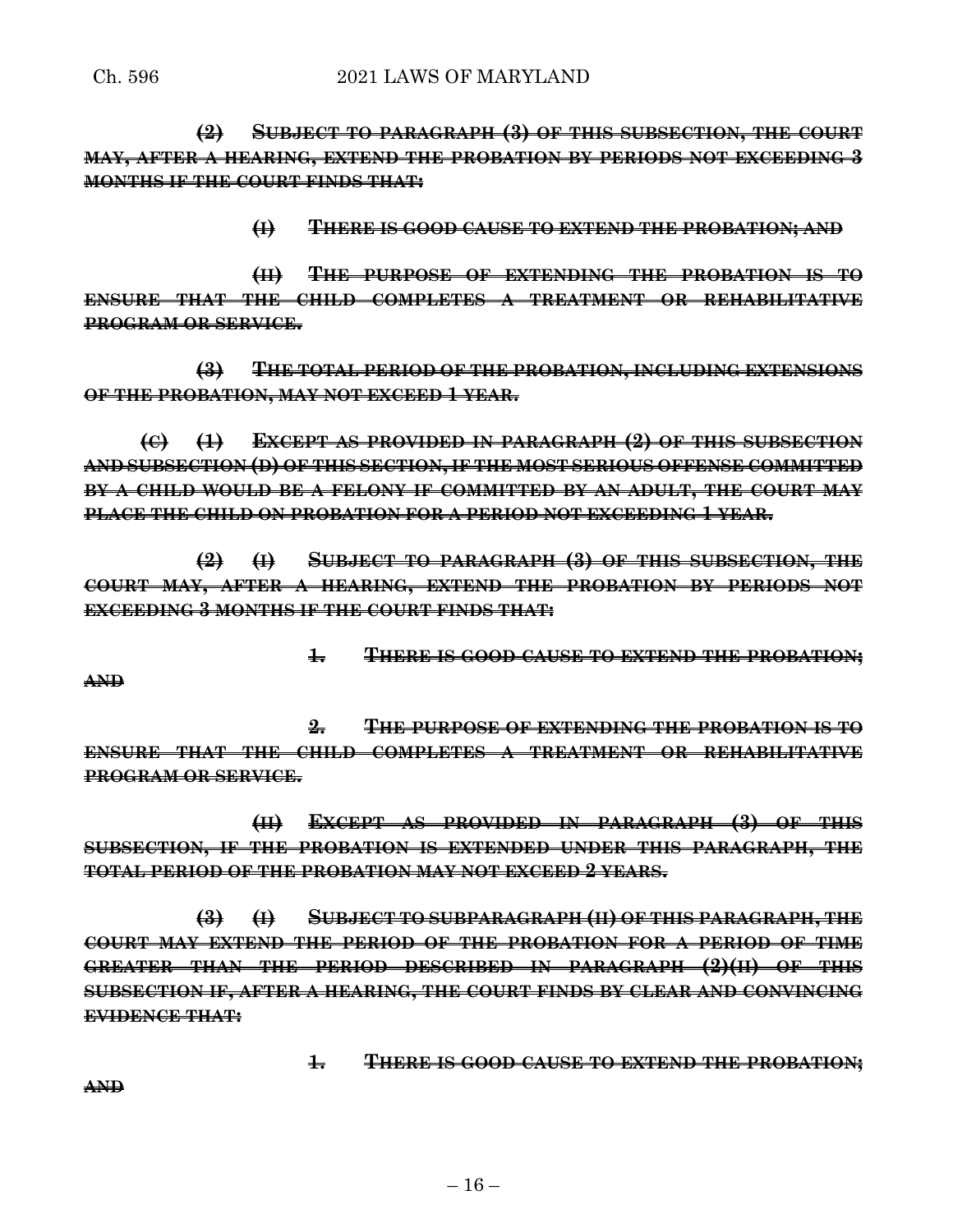**2. EXTENDING THE PROBATION IS IN THE BEST INTEREST OF THE CHILD.**

**(II) IF THE PROBATION IS EXTENDED UNDER THIS PARAGRAPH, THE TOTAL PERIOD OF PROBATION, INCLUDING EXTENSIONS UNDER PARAGRAPH (2) OF THIS SUBSECTION, MAY NOT EXCEED 3 YEARS.**

**(D) (1) EXCEPT AS PROVIDED IN PARAGRAPH (2) OF THIS SUBSECTION, IF THE MOST SERIOUS OFFENSE COMMITTED BY A CHILD WOULD BE A CRIME THAT, IF COMMITTED BY AN ADULT, WOULD BE PUNISHABLE BY LIFE IMPRISONMENT, THE COURT MAY PLACE THE CHILD ON PROBATION FOR A PERIOD NOT EXCEEDING 2 YEARS.**

**(2) THE COURT MAY, AFTER A HEARING, EXTEND THE PROBATION BY PERIODS NOT EXCEEDING 3 MONTHS IF THE COURT FINDS THAT:**

**(I) THERE IS GOOD CAUSE TO EXTEND THE PROBATION; AND** 

**(II) THE PURPOSE OF EXTENDING THE PROBATION IS TO ENSURE THAT THE CHILD COMPLETES A TREATMENT OR REHABILITATIVE PROGRAM OR SERVICE.**

**3–8A–19.7.**

**(A) IN THIS SECTION, "TECHNICAL VIOLATION" MEANS A VIOLATION OF PROBATION THAT DOES NOT INVOLVE:**

**(1) AN ARREST OR A SUMMONS ISSUED BY A COMMISSIONER ON A STATEMENT OF CHARGES FILED BY A LAW ENFORCEMENT OFFICER;**

**(2) A VIOLATION OF A CRIMINAL PROHIBITION, OR AN ACT THAT WOULD BE A VIOLATION OF A CRIMINAL PROHIBITION IF COMMITTED BY AN ADULT, OTHER THAN A MINOR TRAFFIC OFFENSE;**

**(3) A VIOLATION OF A NO–CONTACT OR STAY–AWAY ORDER; OR**

**(4) ABSCONDING.**

**(B) A CHILD MAY NOT BE PLACED IN A FACILITY USED FOR DETENTION FOR A TECHNICAL VIOLATION.**

3–8A–33.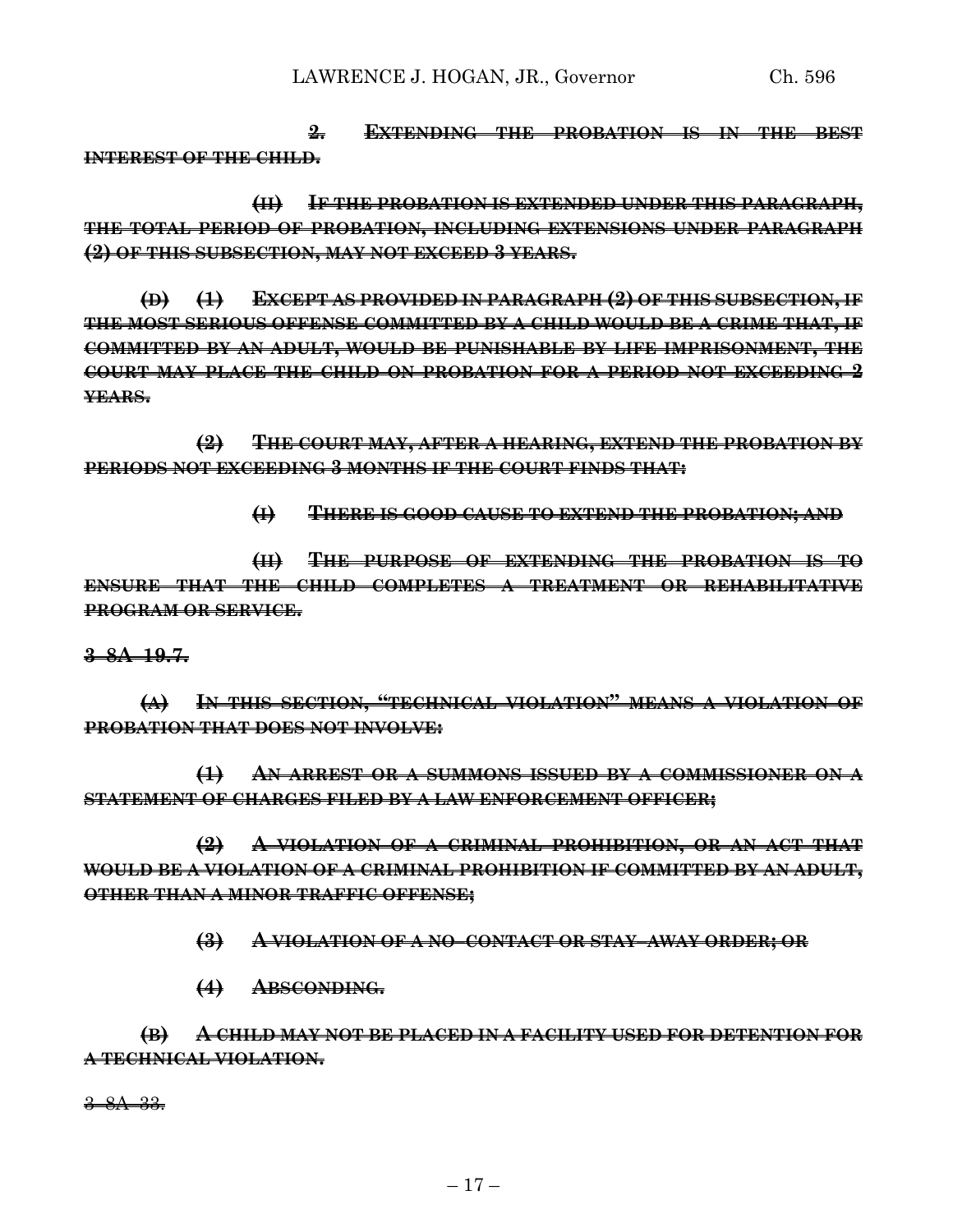(a) **(1) [**A**] NOTWITHSTANDING PARAGRAPH (2) OF THIS SUBSECTION, A** law enforcement officer authorized to make arrests shall issue a citation to a child if the officer has probable cause to believe that the child is violating:

**[**(1)**] (I)** § 5–601 of the Criminal Law Article involving the use or possession of less than 10 grams of marijuana;

**[**(2)**] (II)** § 10–113, § 10–114, § 10–115, or § 10–116 of the Criminal Law Article:

- **[**(3)**] (III)** § 10–132 of the Criminal Law Article;
- **[**(4)**] (IV)** § 10–136 of the Criminal Law Article; or
- **[**(5)**] (V)** § 26–103 of the Education Article.

**(2) A LAW ENFORCEMENT OFFICER AUTHORIZED TO MAKE ARRESTS MAY ISSUE A CITATION TO A CHILD IF THE OFFICER HAS PROBABLE CAUSE TO BELIEVE THAT THE CHILD HAS COMMITTED AN ACT THAT WOULD BE A MISDEMEANOR IF COMMITTED BY AN ADULT, UNLESS THE ACT INVOLVES THE USE OR POSSESSION OF A FIREARM.**

### **Article – Education**

#### 22–303.

(a) **(1)** The Department shall develop and implement juvenile services educational programs at all residential facilities of the Department of Juvenile Services **[**by July 1, 2014**]**.

**(2) THE PROGRAMS DEVELOPED AND IMPLEMENTED UNDER THIS SECTION SHALL:**

**(I) BE COMPREHENSIVE; AND** 

**(II) INCLUDE OPTIONAL PROGRAMS IN AGRICULTURE AND IN TECHNICAL AND VOCATIONAL EDUCATION AND TRAINING THAT INCLUDE:**

- **1. INSTRUCTION BY HIGHLY QUALIFIED TEACHERS; AND**
- **2. ON–THE–JOB TRAINING.**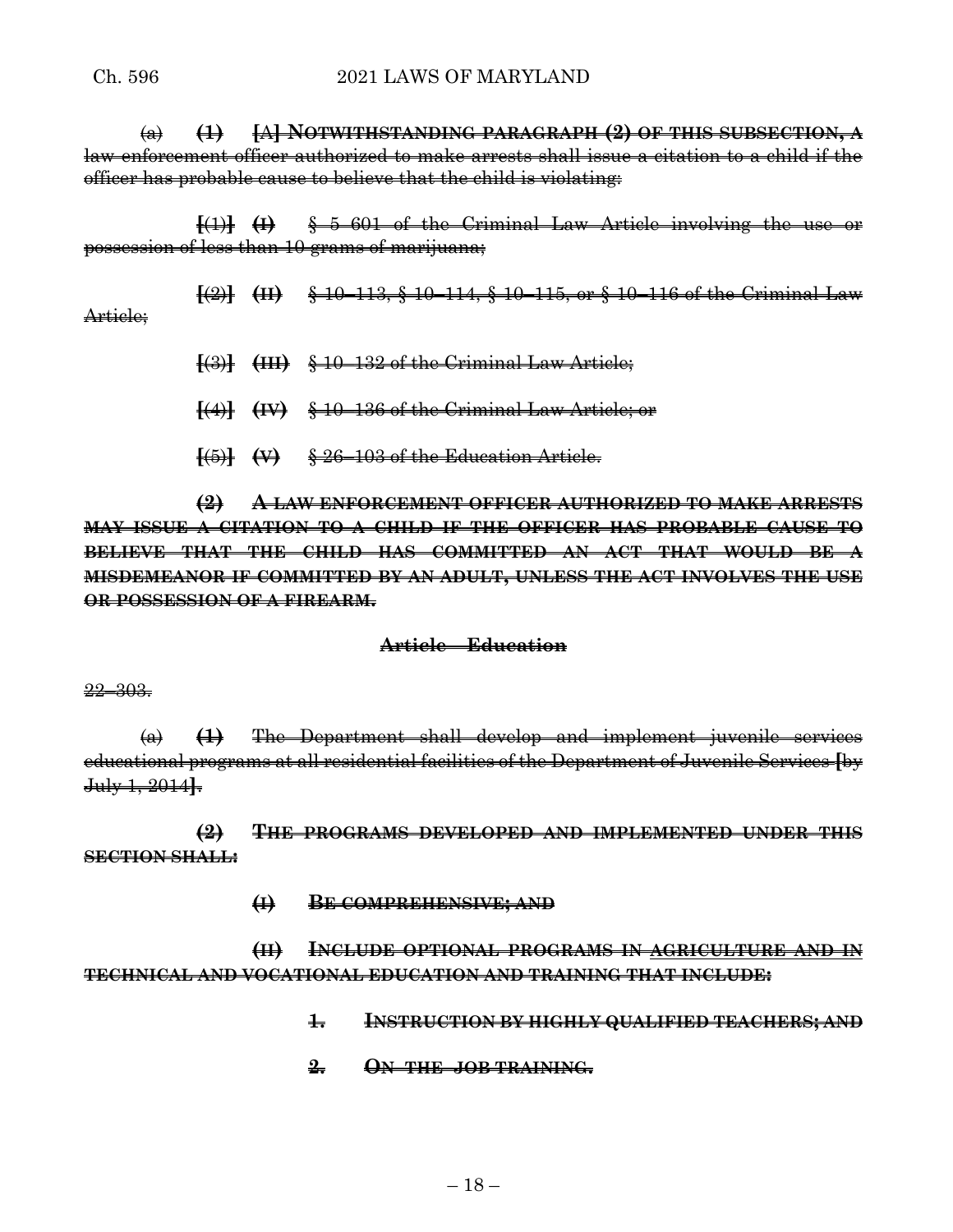(b) This section does not prohibit the Department from contracting with a private party to provide educational services for students with special needs under the control and general management of the Department.

#### **Article – Public Safety**

**3–523.**

**(A) THE GOVERNOR'S OFFICE OF CRIME PREVENTION, YOUTH, AND VICTIM SERVICES SHALL REQUEST AND ANALYZE DATA RELATING TO JUVENILES WHO ARE CHARGED, CONVICTED, AND SENTENCED AS ADULTS IN THE STATE, INCLUDING DATA FROM:**

**(1) LAW ENFORCEMENT AGENCIES IN THE STATE;**

**(2) THE ADMINISTRATIVE OFFICE OF THE COURTS;**

**(3) LOCAL CORRECTIONAL FACILITIES IN THE STATE; AND**

**(4) THE DEPARTMENT OF PUBLIC SAFETY AND CORRECTIONAL SERVICES.**

**(B) THE INFORMATION COLLECTED AND ANALYZED UNDER SUBSECTION (A) OF THIS SECTION SHALL INCLUDE:**

**(1) THE NUMBER OF JUVENILES CHARGED, CONVICTED, AND SENTENCED AS ADULTS;**

**(2) THE OUTCOMES OF CASES INVOLVING JUVENILES CHARGED AS ADULTS, INCLUDING WHETHER THE CASE RESULTED IN CONVICTION, DISMISSAL, OR TRANSFER TO THE JUVENILE COURT UNDER § 4–202, § 4–202.1, OR § 4–202.2 OF THE CRIMINAL PROCEDURE ARTICLE;**

**(3) THE NUMBER OF JUVENILES HOUSED IN EACH STATE CORRECTIONAL FACILITY AND LOCAL CORRECTIONAL FACILITY; AND**

**(4) THE LENGTH OF SENTENCE FOR EACH JUVENILE SENTENCED AS AN ADULT IN THE STATE.**

**(C) ON OR BEFORE DECEMBER 31, 2022, AND ON OR BEFORE DECEMBER 31 EACH YEAR THEREAFTER, THE GOVERNOR'S OFFICE OF CRIME PREVENTION, YOUTH, AND VICTIM SERVICES SHALL REPORT ITS FINDINGS TO THE GOVERNOR AND, IN ACCORDANCE WITH § 2–1257 OF THE STATE GOVERNMENT ARTICLE, THE GENERAL ASSEMBLY.**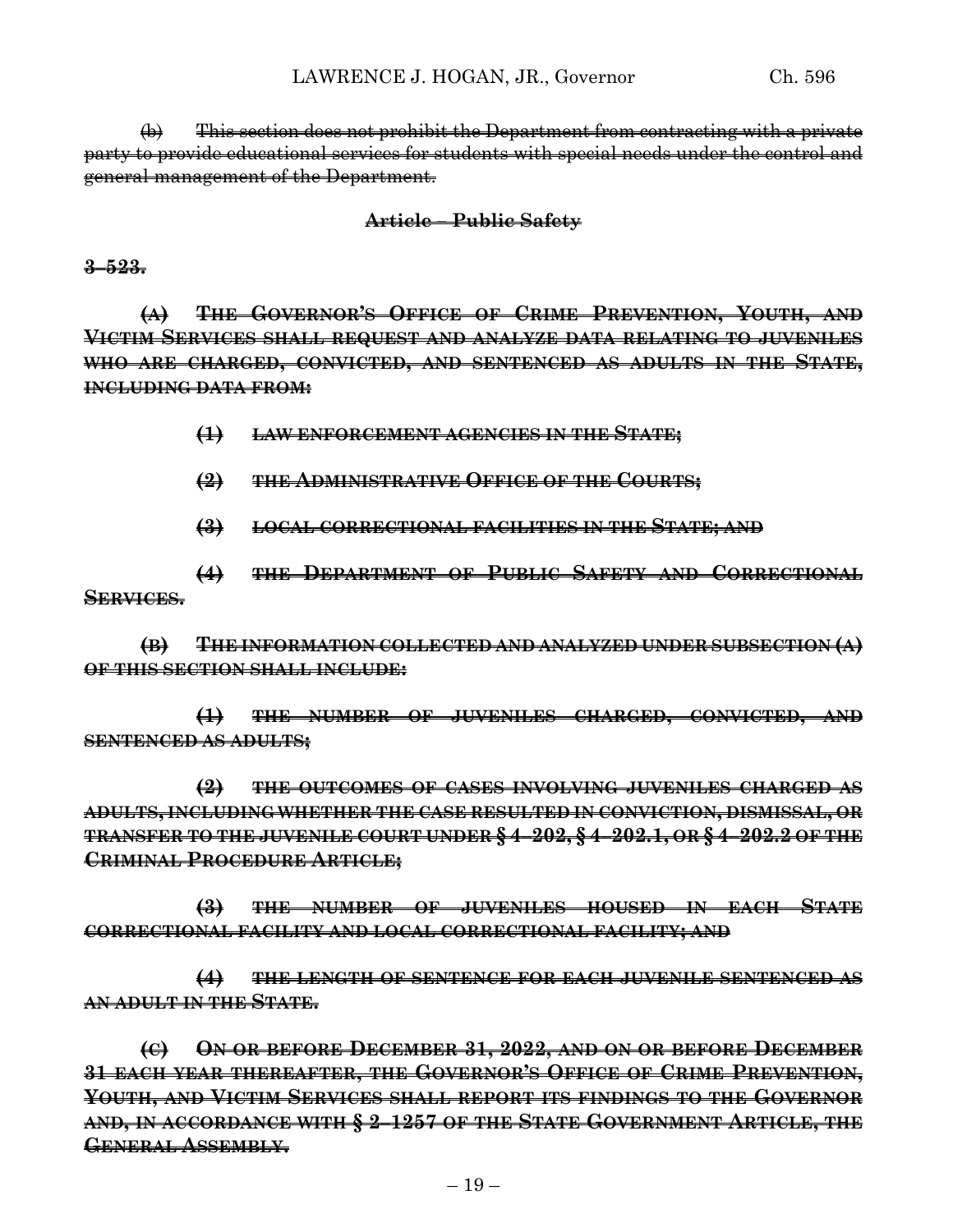## *Article – Public Safety*

**4–1010.**

**BEGINNING IN FISCAL YEAR 2023, THE GOVERNOR SHALL APPROPRIATE AT LEAST \$2,000,000 IN THE ANNUAL BUDGET BILL FOR A GRANT TO ROCA BALTIMORE, LLC.**

#### **Article – State Government**

## **SUBTITLE 33. COMMISSION ON JUVENILE JUSTICE REFORM AND EMERGING AND BEST PRACTICES.**

**9–3301.**

**IN THIS SUBTITLE, "COMMISSION" MEANS THE COMMISSION ON JUVENILE JUSTICE REFORM AND EMERGING AND BEST PRACTICES.**

**9–3302.**

**(A) THERE IS A COMMISSION ON JUVENILE JUSTICE REFORM AND EMERGING AND BEST PRACTICES.**

**(B) THE COMMISSION CONSISTS OF THE FOLLOWING MEMBERS:**

**(1) TWO MEMBERS OF THE SENATE OF MARYLAND, APPOINTED BY THE PRESIDENT OF THE SENATE;**

**(2) TWO MEMBERS OF THE HOUSE OF DELEGATES, APPOINTED BY THE SPEAKER OF THE HOUSE;**

- **(1) (3) THE SECRETARY OF JUVENILE SERVICES;**
- **(2) (4) THE SECRETARY OF HUMAN SERVICES; AND**

**(3) (5) THE FOLLOWING MEMBERS, APPOINTED BY THE GOVERNOR:**

**(I) ONE REPRESENTATIVE OF AN INSTITUTE FOR PUBLIC POLICY THAT SPECIALIZES IN JUVENILE JUSTICE ISSUES IN THE STATE;**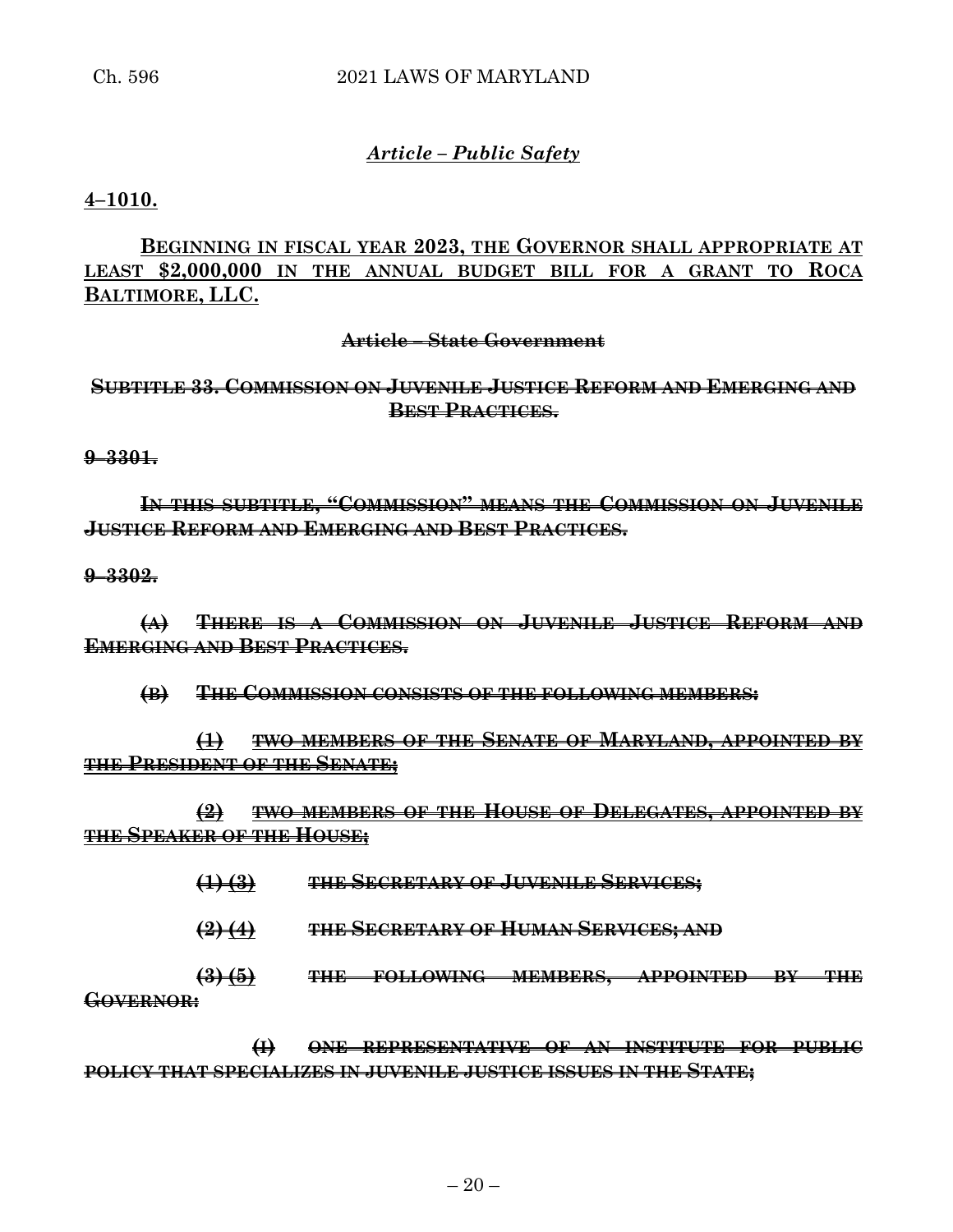**(II) ONE REPRESENTATIVE OF AN INSTITUTE OPERATED BY THE UNIVERSITY OF MARYLAND SPECIALIZING IN PROVIDING EVIDENCE–BASED AND CULTURALLY COMPETENT SERVICES FOR JUVENILES; AND**

**(III) THREE REPRESENTATIVES WITH RELEVANT EDUCATION AND EXPERIENCE.**

**(C) THE GOVERNOR SHALL DESIGNATE THE CHAIR OF THE COMMISSION.**

**(D) THE DEPARTMENT OF JUVENILE SERVICES AND THE DEPARTMENT OF HUMAN SERVICES SHALL PROVIDE STAFF FOR THE COMMISSION.**

**(E) A MEMBER OF THE COMMISSION:**

**(1) MAY NOT RECEIVE COMPENSATION AS A MEMBER OF THE COMMISSION; BUT**

**(2) IS ENTITLED TO REIMBURSEMENT FOR EXPENSES UNDER THE STANDARD STATE TRAVEL REGULATIONS, AS PROVIDED IN THE STATE BUDGET.**

**(F) THE COMMISSION SHALL:**

**(1) RESEARCH CULTURALLY COMPETENT, EVIDENCE–BASED, RESEARCH–BASED, AND PROMISING PRACTICES RELATING TO:**

- **(I) CHILD WELFARE;**
- **(II) JUVENILE REHABILITATION;**
- **(III) MENTAL HEALTH SERVICES FOR CHILDREN; AND**

**(IV) PREVENTION AND INTERVENTION SERVICES FOR**

**JUVENILES;**

**(2) EVALUATE THE COST–EFFECTIVENESS OF PRACTICES RESEARCHED BY THE COMMISSION;**

**(3) IDENTIFY MEANS OF EVALUATING THE EFFECTIVENESS OF PRACTICES RESEARCHED BY THE COMMISSION; AND**

**(4) GIVING SPECIAL ATTENTION TO ORGANIZATIONS LOCATED IN OR SERVING HISTORICALLY UNDERSERVED COMMUNITIES, IDENTIFY STRATEGIES TO ENABLE COMMUNITY–BASED ORGANIZATIONS THAT PROVIDE SERVICES FOR**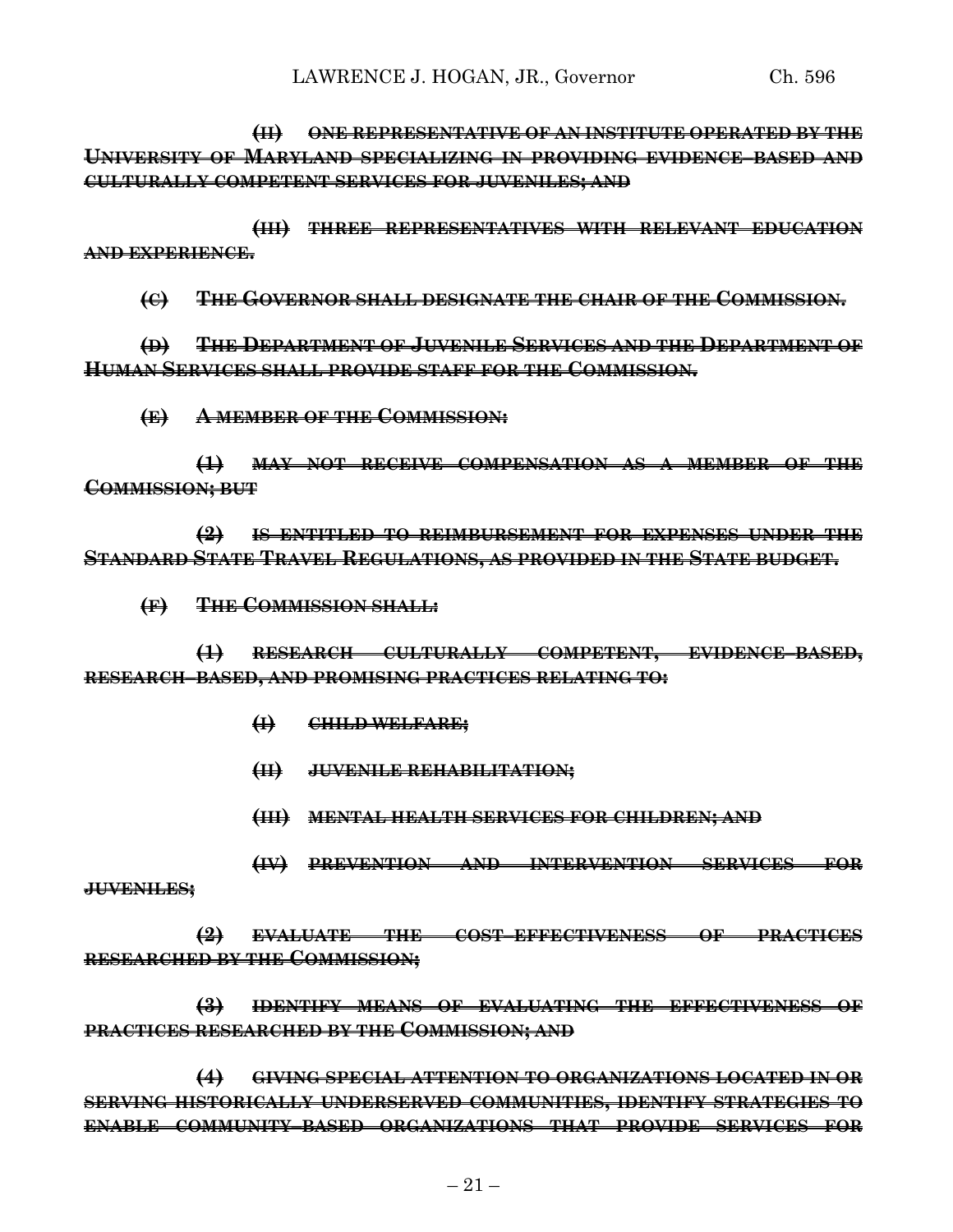**JUVENILES TO EVALUATE AND VALIDATE SERVICES AND PROGRAMMING PROVIDED BY THOSE ORGANIZATIONS.**

# **(G) ON OR BEFORE DECEMBER 31, 2022, AND ON OR BEFORE DECEMBER 31 EACH YEAR THEREAFTER, THE COMMISSION SHALL REPORT ITS FINDINGS TO THE GOVERNOR AND, IN ACCORDANCE WITH § 2–1257 OF THIS ARTICLE, THE GENERAL ASSEMBLY.**

## **Chapter 253 of the Acts of 2019**

SECTION 1. BE IT ENACTED BY THE GENERAL ASSEMBLY OF MARYLAND, That:

(c) **(1)** The Governor shall appoint the chair of the Council.

## **(2) THE CHAIR OF THE COUNCIL MAY NOT BE EMPLOYED BY OR UNDER CONTRACT WITH THE DEPARTMENT OF JUVENILE SERVICES.**

(g) (2) On or before December 1, 2020, the Council shall submit a final report on its findings and recommendations to the Governor and, in accordance with **[**§ 2–1246**] § 2–1257** of the State Government Article, the General Assembly.

# **(3) ON OR BEFORE OCTOBER 1, 2021, THE COUNCIL SHALL SUBMIT A SUPPLEMENTAL REPORT ON ITS FINDINGS AND RECOMMENDATIONS TO THE GOVERNOR AND, IN ACCORDANCE WITH § 2–1257 OF THE STATE GOVERNMENT ARTICLE, THE GENERAL ASSEMBLY.**

SECTION 2. AND BE IT FURTHER ENACTED, That this Act shall take effect June 1, 2019. It shall remain effective for a period of **[**2 years**] 3 YEARS** and 1 month and, at the end of **[**June 30, 2021,**] JUNE 30, 2022,** this Act, with no further action required by the General Assembly, shall be abrogated and of no further force and effect.

SECTION 2. AND BE IT FURTHER ENACTED, That, on or before April 15, 2022, the Department of Juvenile Services shall report to the General Assembly, in accordance with § 2–1257 of the State Government Article, on:

(1) plans to publish an annual report by the Department of Juvenile Services, in consultation with the Maryland Department of Health, on the length of stay for juveniles in secure facilities while undergoing competency evaluations and receiving services;

 $\left( 2\right)$  plans for the inclusion of information and data relating to use of a risk assessment tool in the Department of Juvenile Services' Data Resource Guide;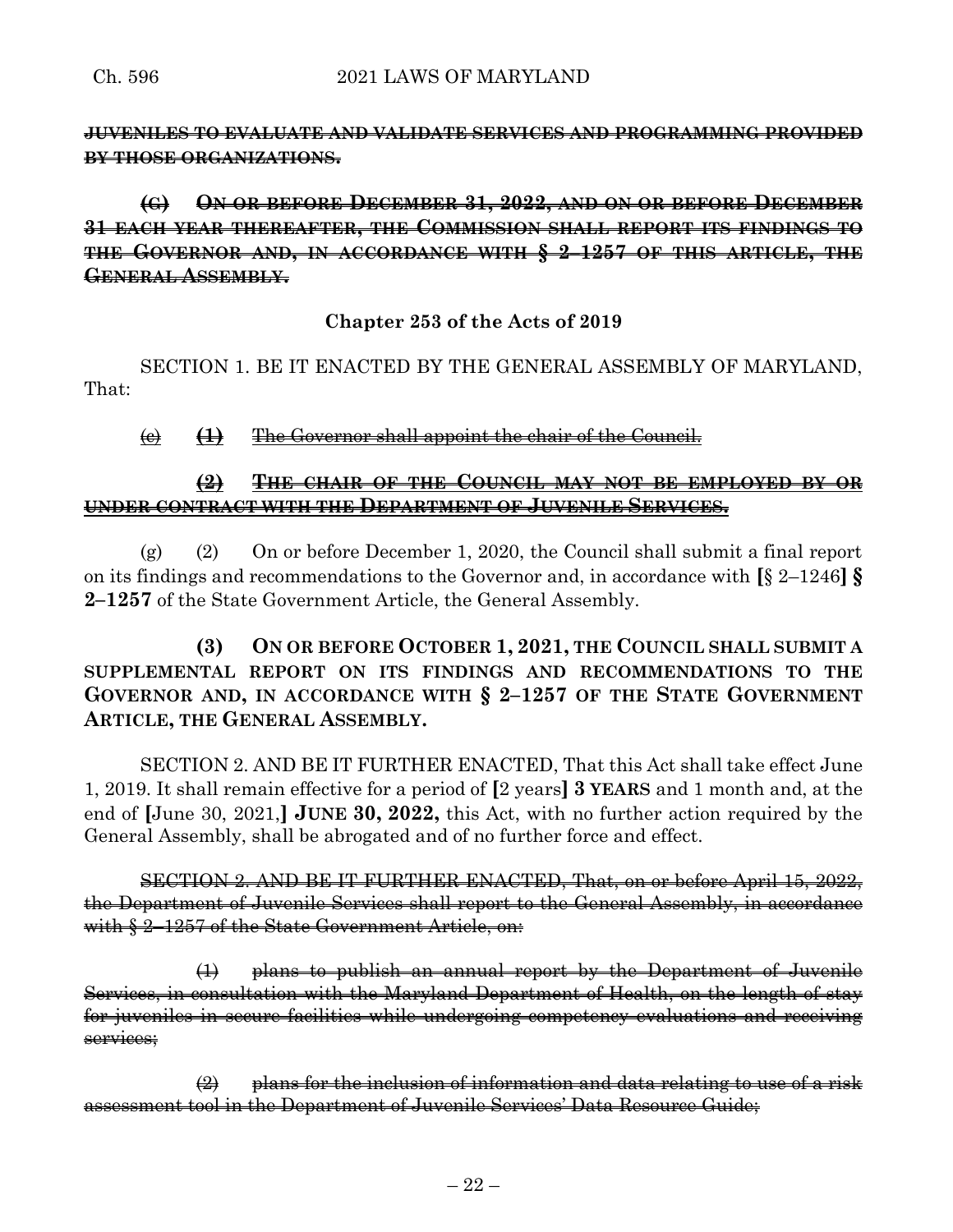$\left(\frac{1}{2}\right)$  the use of community detention for juveniles in the care and custody of the Department of Juvenile Services;

(4) the Department of Juvenile Services' development of forms for community detention that do not include information relating to house arrests;

(5) the effect of a requirement that the Department of Juvenile Services provide a robust continuum of community–based alternatives to detention in all jurisdictions of the State and recommendations for establishing the requirement;

(6) access to mental health services for all juveniles served by the Department of Juvenile Services;

(7) the feasibility of and any plans for providing quality, evidence–based programming for juveniles detained in secure juvenile facilities, including educational programming, structured weekend activities, and activities involving family members of detained juveniles;

(8) the use of community detention, including electronic monitoring, for juveniles placed on probation;

(9) plans to increase the number of shelter beds available in juvenile facilities, particularly beds for girls;

(10) plans to track and report data on the number of days juveniles ordered to shelter care placements remain in secure juvenile facilities;

(11) minimum training standards for staff at juvenile facilities;

(12) surveillance systems at juvenile facilities, including whether all juvenile facilities are equipped with functioning surveillance cameras capable of monitoring all areas of juvenile facilities;

(13) minimum standards for facilitating family engagement for juveniles at juvenile facilities, including standards for facilitating daily contact between juveniles and their family members;

(14) standards for attorneys to access their clients within all juvenile facilities in the State;

(15) plans to adopt cognitive behavioral therapy training and restorative justice training for staff at all juvenile facilities in the State; and

(16) plans to transition from the current slate of secure juvenile facilities to access to both nonresidential and residential facilities that use culturally competent, evidence–based programming in all jurisdictions of the State.